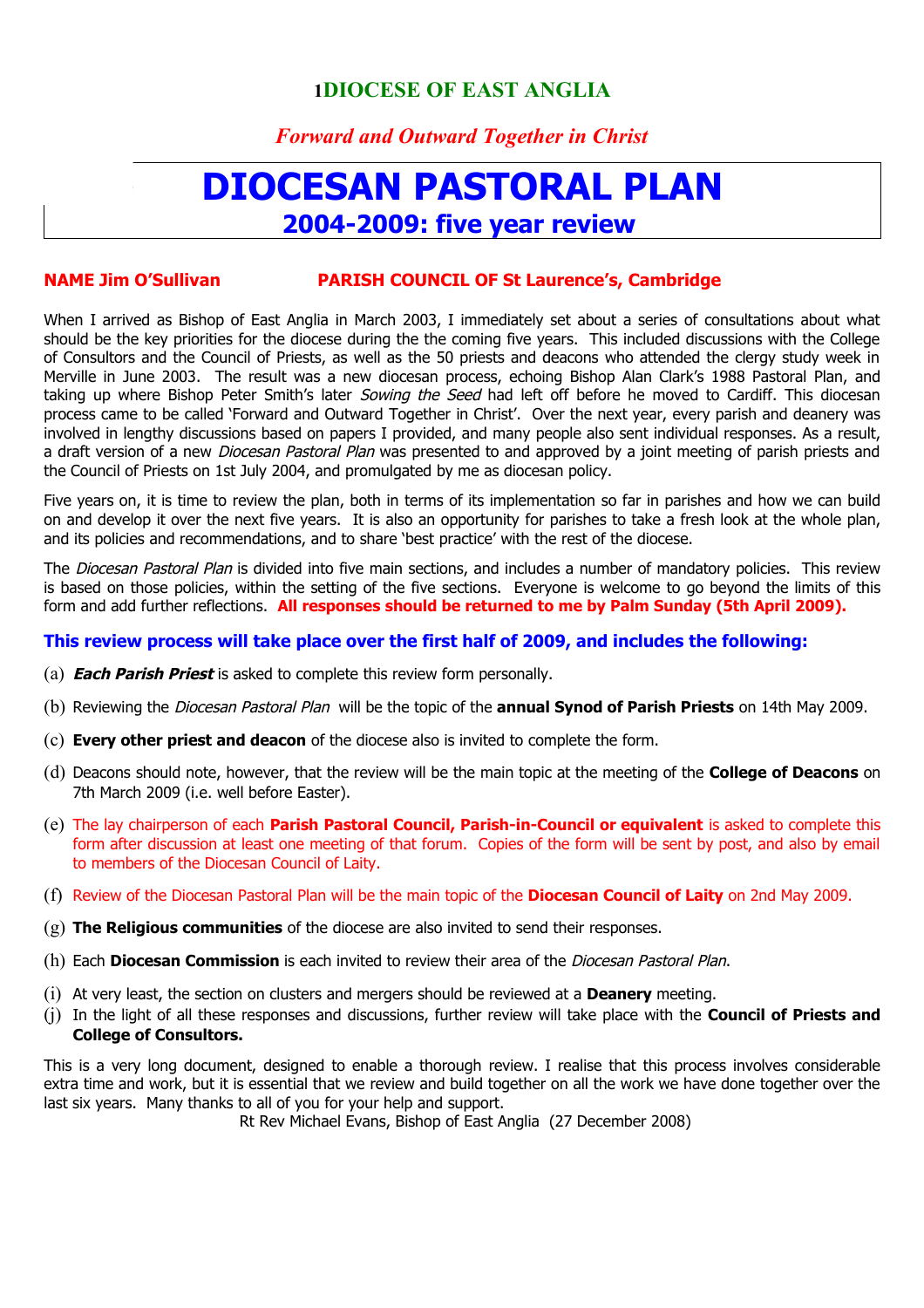# **SECTION 1: A COMMUNITY OF WELCOME**

**MAKING WELCOME** (see Diocesan Pastoral Plan pp. 8-20)

**'Our diocesan policy is that the diocesan family and every parish community should be pro-actively welcoming to all. Every parish is asked to explore the very heart of the way in which it welcomes all. Hospitality must be our special care.'**

**Over the last five years, what has been introduced or tried in your parish to welcome the following people? Please give details, and highlight things which have worked well.**

**Newcomers** (see Diocesan Pastoral Plan p. 11)

## **Have any of the following actions, as recommended on DPP p. 11, been implemented?**

'Welcome' sign outside church

**Yes**

- v Multi-lingual 'Welcome' poster inside church **Yes**
- v Welcome leaflets

**We hope to introduce these following completion of the parish census, as a way of "capturing" new parishioners**

- v Welcome packs **The current version is out of date, but about to be updated**
- v Welcome card posted to newcomers **No**
- v Visit from parish clergy to newcomers **Yes, if they ask**
- v House Blessing offered **Yes- this is quite a regular occurrence**
- v Social events for newcomers **Regular social events held, but not specifically targeted at newcomers**

**Any other actions or comments? What 'best practice' can your parish share with others?**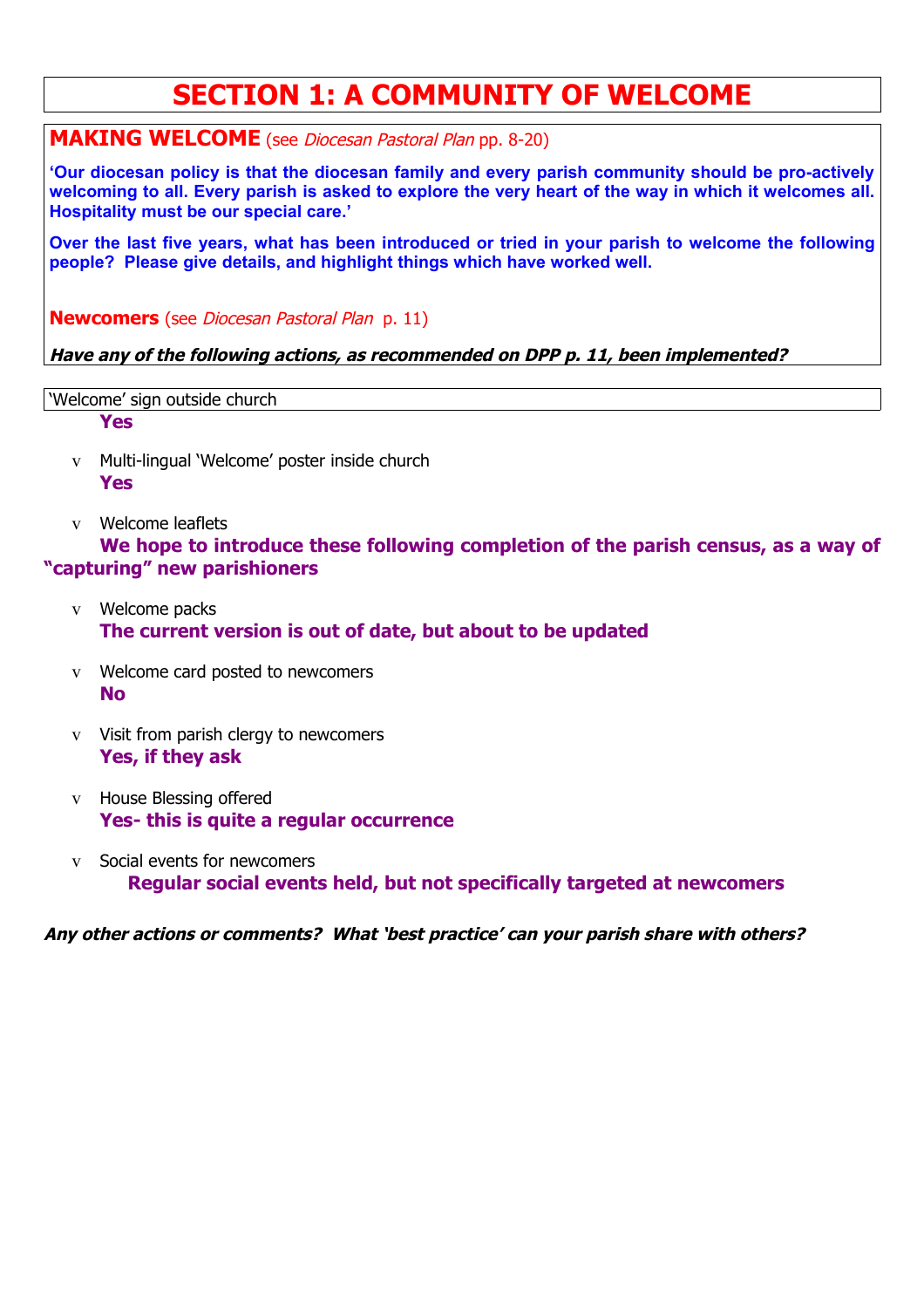## **Less-active ('lapsed') Catholics** (DPP pp. 13-14)

## **Have any of the following actions, as recommended on DPP pp. 13-14, been implemented?**

- v Distribution of diocesan 'Coming Home' leaflet **Yes**
- v Parish outreach programme to lapsed **The RCIA programme is available to those who wish to renew their faith**
- v Parish newsletter distributed to lapsed
- v Christmas/Easter cards distributed with Mass times **Times of feast day masses are advertised in the local villages**
- v Occasional welcome adverts in local newspapers **No**
- v Informal 'come and see' evenings **No**

**Any other actions or comments? What 'best practice' can your parish share with others?**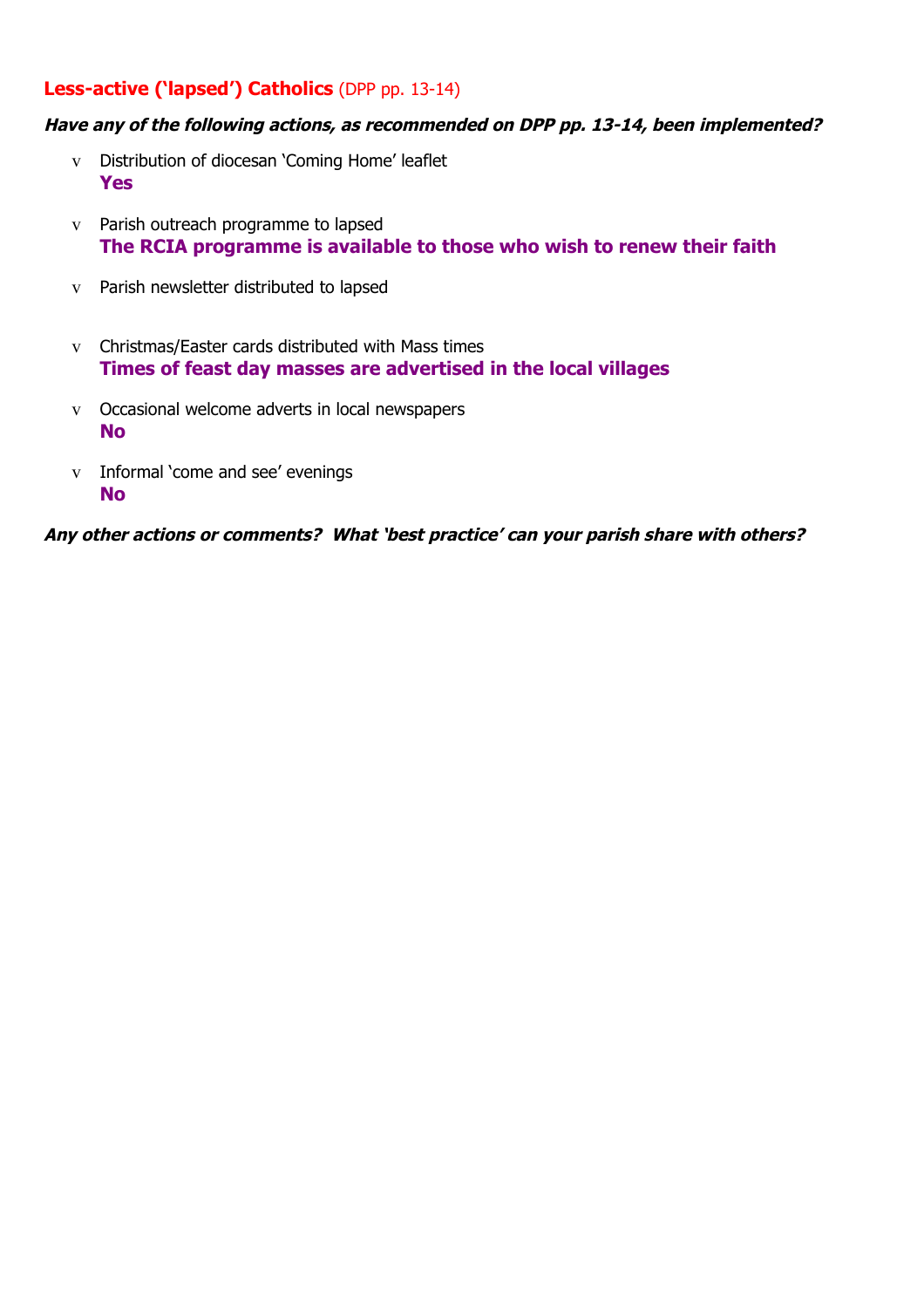## **People from other countries and cultures** (DPP p. 15)

## **Have any of the following actions, as recommended on DPP p. 15, been implemented?**

v Copies of Scripture readings available in different languages

**No, but this has been discussed at the Parish Forum, and may be implemented once we identify the relevant languages.** 

v All or part of readings at Mass read in other languages as well as in English

**Yes- at the annual International Mass, and occasionally on other special occasions. Consideration is being given to stocking foreign-language mass books**

- v 'Welcome' sign church in other languages **Yes- Outside and inside the church**
- v Liturgical songs in other languages

**Yes- African choir sings regularly. Hymns are sung in several languages at the international mass**

- v English classes for migrants **No**
- v Parish celebrations of other culture's festivals

**Other cultures are regularly celebrated at the parish school. African evenings have featured as part of the CAFOD activities. A group is planning an Indian offertory dance**

**Any other actions or comments? What 'best practice' can your parish share with others**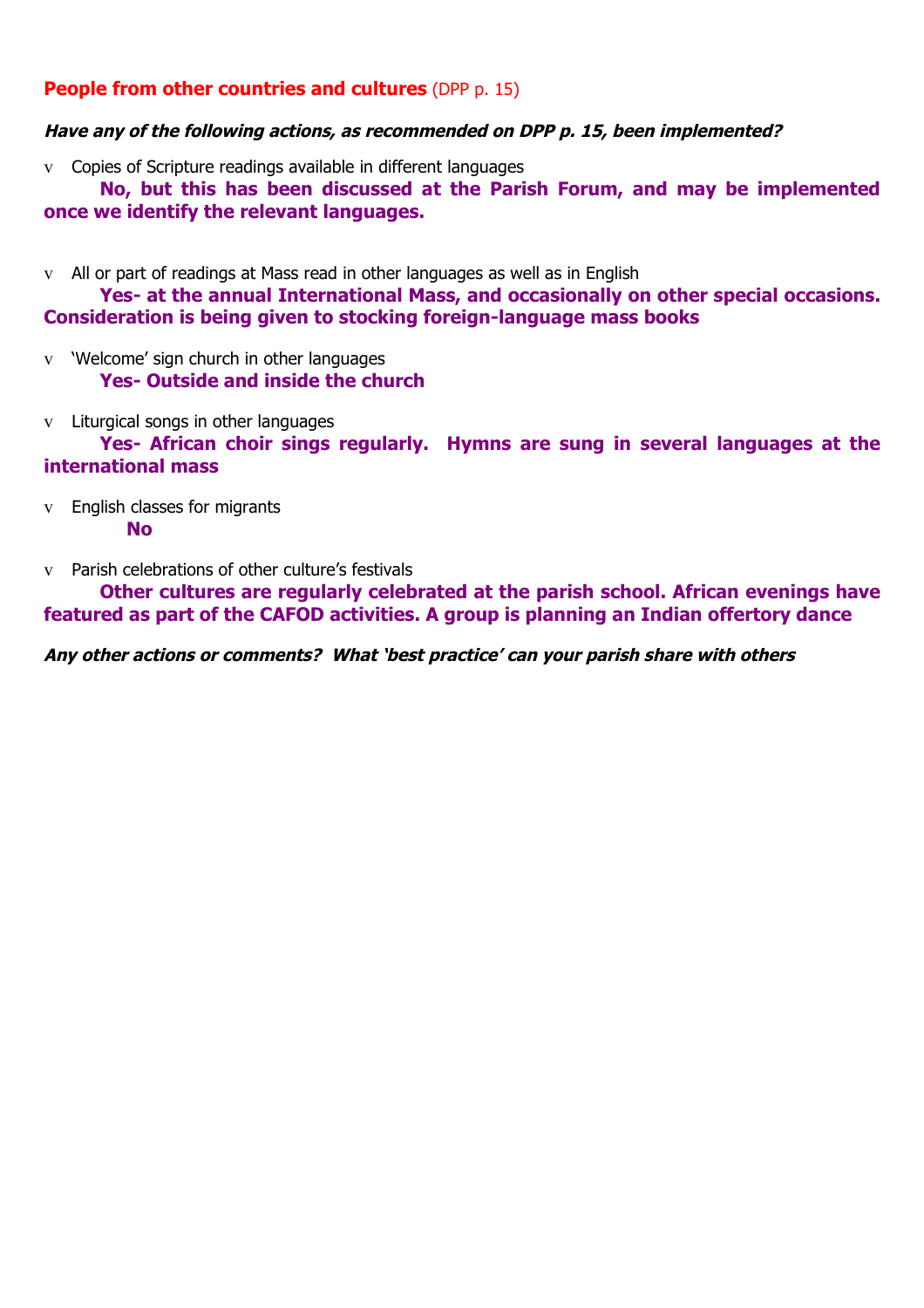## **People with disabilities** (DPP p. 16)

## **Have any of the following actions, as recommended on DPP p. 16, been implemented?**

v Identify individuals responsible for implementing Disability Implementation Act.

**The parish has an architect who has taken a lead on adapting the church for people with disabilities.**

v Full audit of facilities and activities to ensure access for people with disabilities **Automatic doors have been installed at the main entrance to the church. We are about to build a new disabled toilet, with improved baby changing facilities.**

**We need to consider how we can keep fire exit routes clear, particularly from the balcony**

- v Make reasonable adjustments to ensure liturgy & community life is accessible to disabled people **A hearing aid Loop system is in place**
- v Include parishioners with disabilities, seeking to remove all barriers **All entrances are freely accessible. Automatic doors in porch**
- v Involve people with disabilities in ministries

## **Any other actions or comments? What 'best practice' can your parish share with others? A Deaf/blind school governor acts as a disability advocate Potty, children's loo seat and step are provided.**

## **N.B. There is currently no step-free access to the altar or the church garden**

 $\_$  ,  $\_$  ,  $\_$  ,  $\_$  ,  $\_$  ,  $\_$  ,  $\_$  ,  $\_$  ,  $\_$  ,  $\_$  ,  $\_$  ,  $\_$  ,  $\_$  ,  $\_$  ,  $\_$  ,  $\_$  ,  $\_$  ,  $\_$  ,  $\_$  ,  $\_$  ,  $\_$  ,  $\_$  ,  $\_$  ,  $\_$  ,  $\_$  ,  $\_$  ,  $\_$  ,  $\_$  ,  $\_$  ,  $\_$  ,  $\_$  ,  $\_$  ,  $\_$  ,  $\_$  ,  $\_$  ,  $\_$  ,  $\_$  ,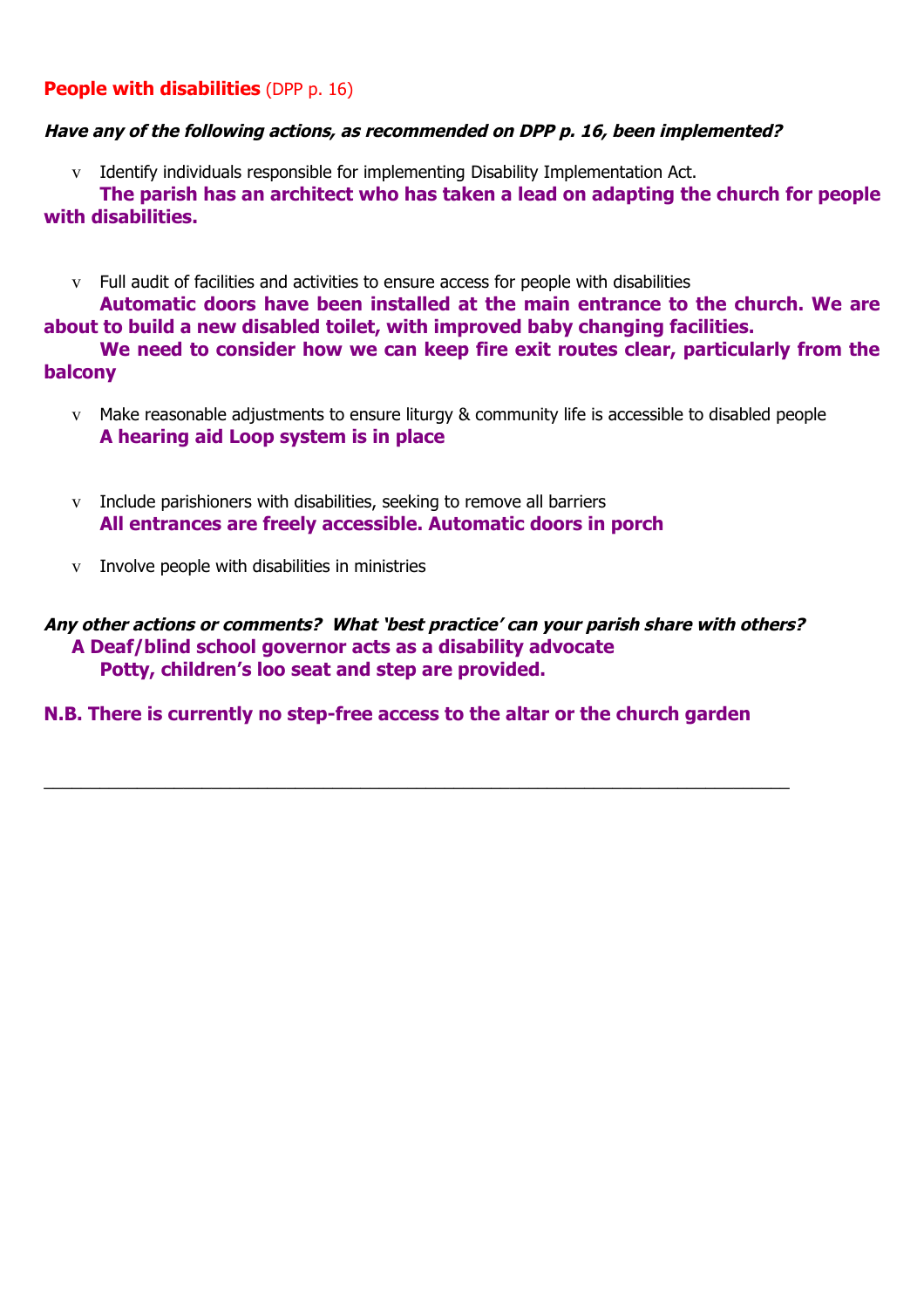## **Older people, the sick & the housebound** (DPP p. 17)

## **Have any of the following actions, as recommended on DPP p. 17, been implemented?**

- v Home visits **Yes**
- v Holy Communion to housebound **Yes**
- v Social events for older parishioners **SVP/CWL organise a Christmas lunch for the elderly. There are regular Lent & advent Friday lunches**
	- v Parish newsletters & magazines, and diocesan newspaper, to housebound **Yes**
	- v Tapes of Sunday Mass to housebound **No**

**Any other actions or comments? What 'best practice' can your parish share with others?**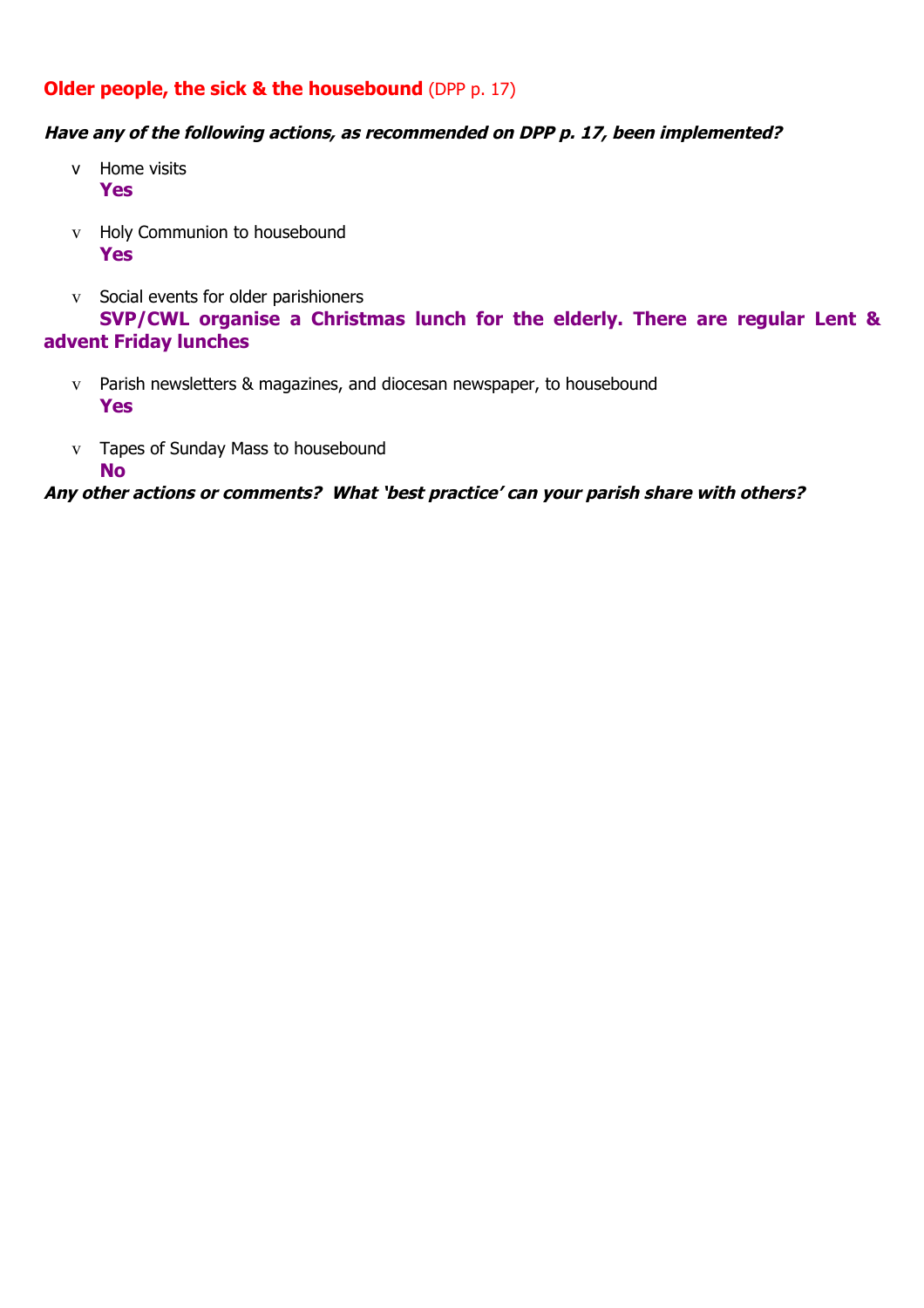## **Children and young people** (DPP pp. 17-19)

## **Have any of the following actions, as recommended on DPP p. 17-19, been implemented?**

v Involve children and young people as fully as possible in ordinary Sunday Mass

**A box of liturgically appropriate resources for young children is kept in the church, including bible stories and puzzles, mass books, rosaries and icons. The repository also stocks a range of items suitable for children.**

- v Build up group of parish altar servers (recruit, social events, etc) **Annual invitation to new servers. Thorough training provided.**
- v Make full use of options and flexibility allowed by Directory for Masses with Children (1973) **Children are regularly given special roles in mass at Christmas and special occasions.**
	- v Children's Liturgy Group when appropriate

**Yes- at 9.30 & 11.00 masses. 2 groups for different age groups. They often bring back a piece of work to place on the altar**

- v Reasonably regular Youth Masses (see Diocesan Pastoral Plan pp. 67-68) **Yes**
- v Youth activities for pre-school and primary school children

## **Mustard Seeds mother & toddler group has run for many years. There is a possibility that this will fold soon due to a lack of anyone to take over**

v Regular youth activities when enough young people

**Has happened intermittently in past years, although currently fallow. Most youth activity happens in relation to the parish school**

- v Encourage and enable attendance at diocesan youth events **Several young people have attended diocesan events, and world Youth Day**
- v Catechesis for children not at Catholic schools **Saturday morning first communion preparation**
- v Parish member of Diocesan Youth Council (aged 16-21) **Yes -2 members**

**Any other actions or comments? What 'best practice' can your parish share with others? Signs in place welcoming breastfeeding in the church Baby changing facilites All parishioners are invited to attend school masses**

**A renewed Diocesan Youth Service has been established since the diocesan process began in 2003. What is your assessment of that service? How would you like to see it developed (while accepting the limits of personnel and finance)? The youth worker has been invited to meet the confirmation group**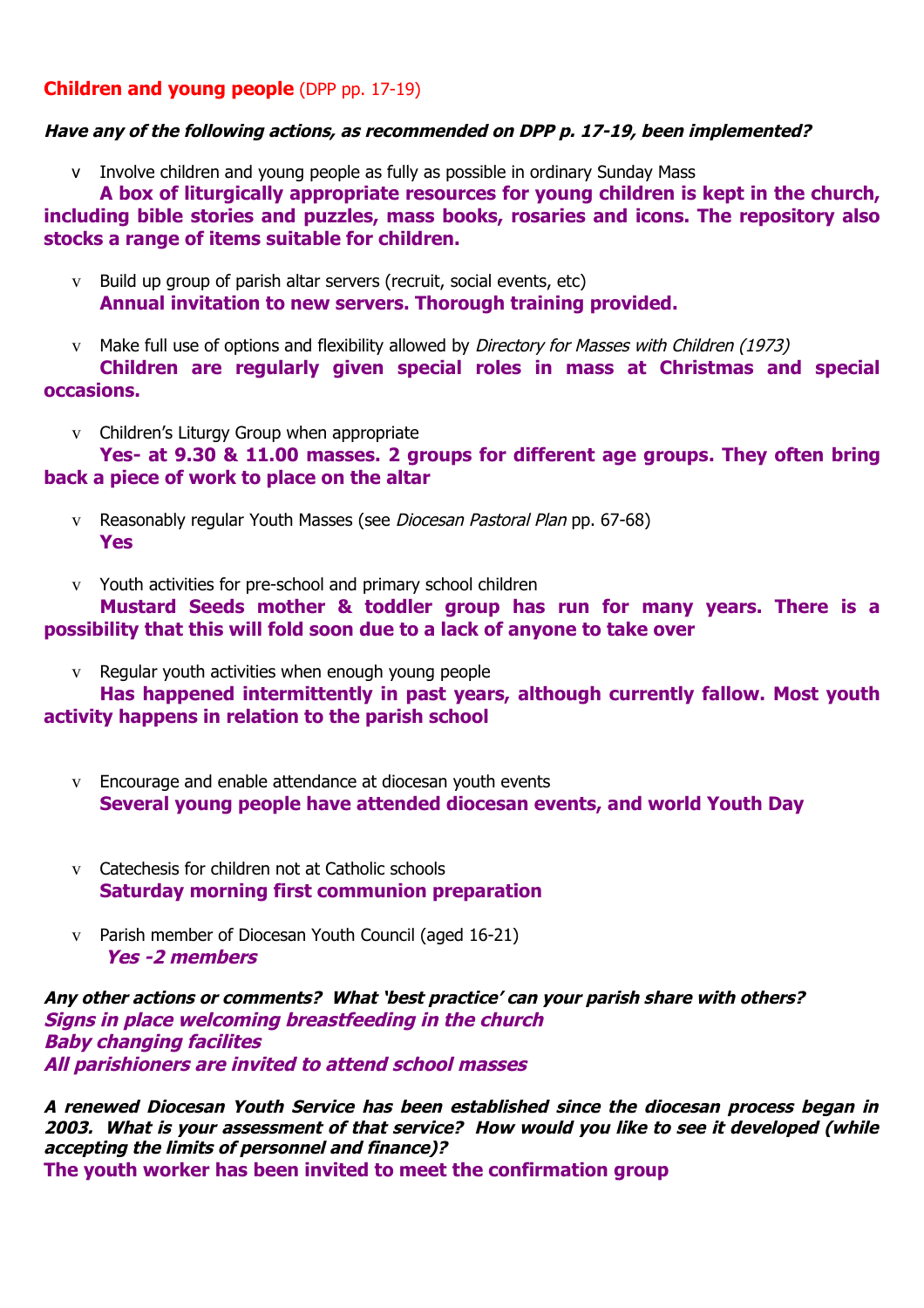## **Single people** (DPP p. 19)

## **Have any of the following actions, as recommended on DPP p. 19, been implemented?**

v Social events which ease involvement by single people

**Monthly Parish lunches open to all. These have been well supported by all sections of the community**

- v Special care for the widowed and bereaved **Nothing specific**
- v Special care for single parents

**"Seat Reserved" cards available for single parents at children's liturgy**

**Any other actions or comments? What 'best practice' can your parish share with others?**

**The separated and divorced** (DPP pp. 19-20)

**Have any actions been implemented to ease involvement in parish life of the separated and divorced, within the norms of the Catholic Church? What 'best practice' can you share with others?**

\_\_\_\_\_\_\_\_\_\_\_\_\_\_\_\_\_\_\_\_\_\_\_\_\_\_\_\_\_\_\_\_\_\_\_\_\_\_\_\_\_\_\_\_\_\_\_\_\_\_\_\_\_\_\_\_\_\_\_\_\_\_\_\_\_\_\_\_\_\_\_\_\_\_\_\_\_\_\_\_\_\_\_\_\_\_\_\_\_

## **No specific actions**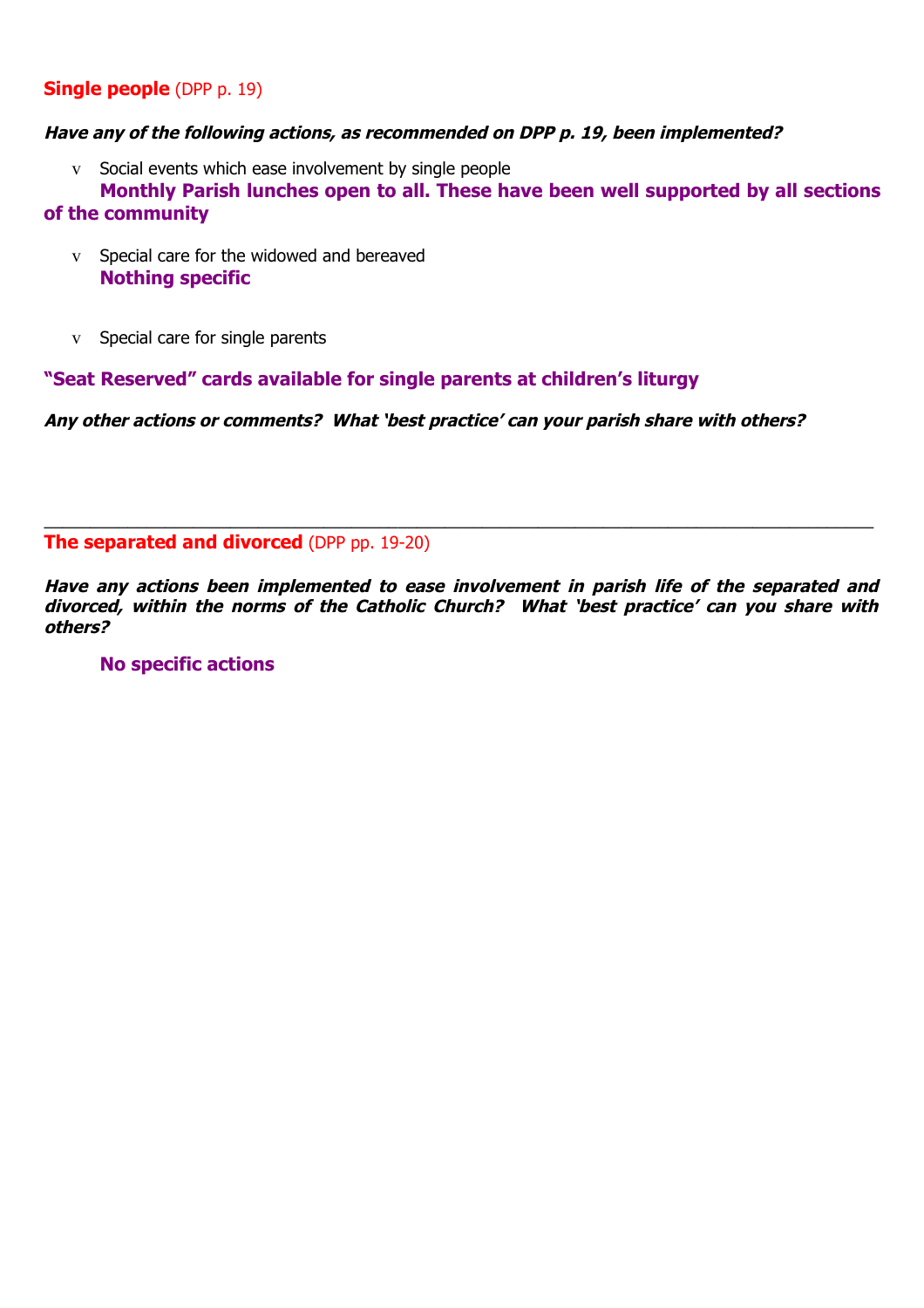## **WELCOME AT MASS**

**'It is at Sunday Mass that our Catholic welcome must be most powerfully evident and experienced: before Mass, during Mass and after Mass.'**

**Have any of the following actions, as recommended on DPP p. 12, been implemented?** 

v Welcomers at Sunday Mass

**Yes- we have a large group of welcomers. We have made Welcoming the focus of recent Parish Forum meetings. The main focus has been on the 11.00 mass, but attention is paid to this at all masses. A group of Welcomers greet people and show them to vacant seats**

- v Ushers if helpful **This is part of the role of the welcomers**
- v Clergy greeting people at door after Mass **Yes**
- v Hospitality after Mass (Tea/Coffee, etc)

**Yes- always tea & coffee after 9.15 & 11.00, sometimes after 9.30. We have monthly bring-and-share parish lunches, open to all parishioners, which have been very well attended over the past year.**

v Care re welcoming ambience of the church (lighting, heating, sound, etc)

**Good lighting, heating & sound system. New carpet, porch and balcony installed in recent years**.

**Any other actions or comments? What 'best practice' can your parish share with others? Cycle parking available beside church (but could be better and more secure, eg. Sheffield Stands)**

**We could improve our signposting of places like the confessional, toilets, baby changing etc.**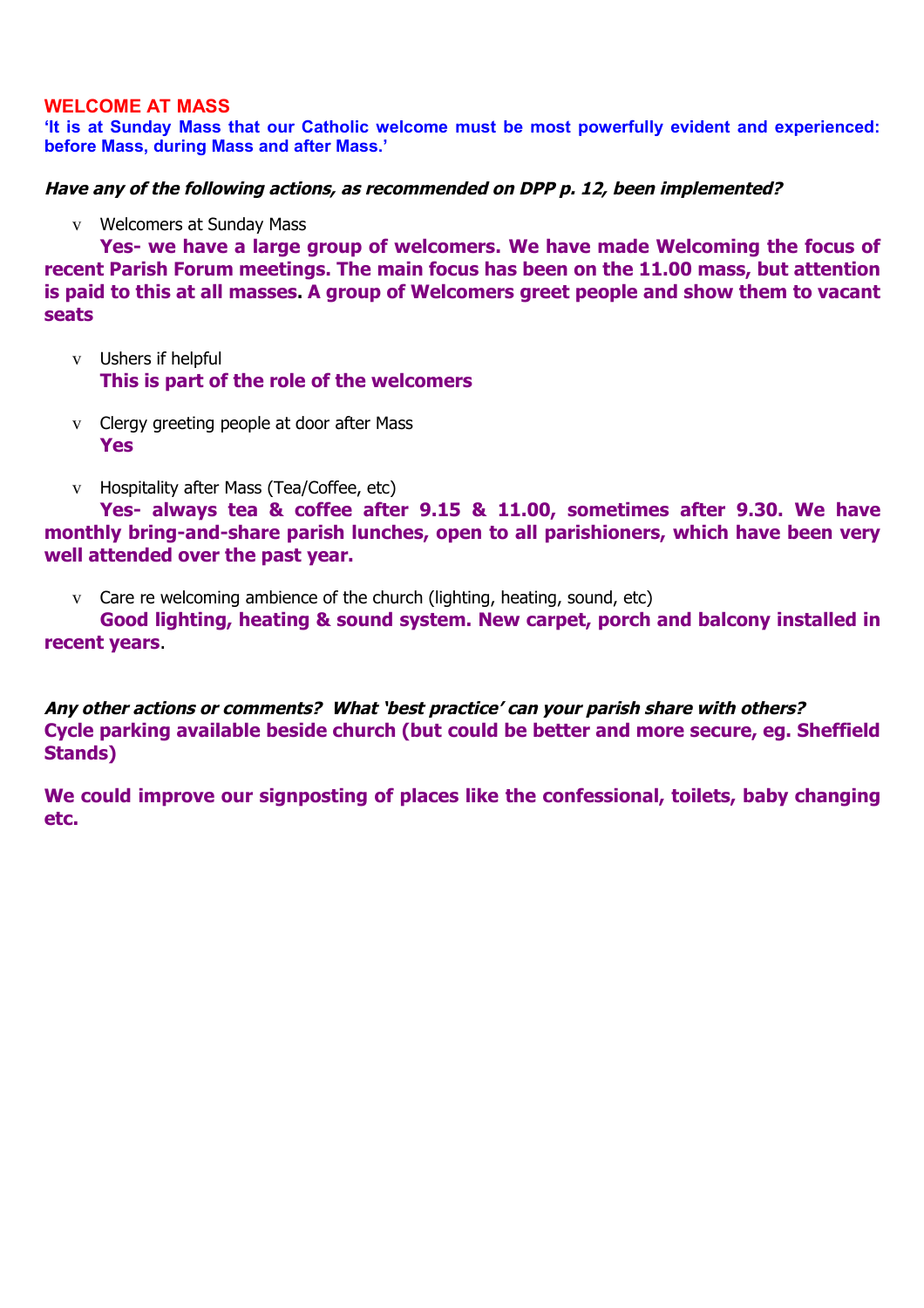# **SECTION 2: A COMMUNITY OF MISSION**

## **PROCLAIMING THE GOOD NEWS OF JESUS CHRIST** (see DPP pp. 3, 6, 20-26)

**'East Anglia is mission territory, and the Church of Christ is by nature missionary. Whatever else we do and develop in our diocese, our God-given mission to bring the Good News of Jesus Christ to everyone in our region must remain our first priority.'** 

Evangelisation lies at the very heart of the *Diocesan Pastoral Plan*, and of the nature and missioon of the church at parish, diocesan and universal level.

Besides building up parish communities which are welcoming and caring, which celebrate the Mystery of Christ in the Eucharist and other sacraments, and which proclaim the Gospel by their radiant witness, the call to mission also involves going 'outward' with the Gospel message, to the 'unchurched', to newcomers, to residents in new housing developments - to all who have yet to hear and respond to the Good News.

## **What 'outward' evangelising actions has your parish implemented over the last five years? What 'best practice' can your parish share with others?**

**We have leafleted new housing developments in the parish Distributed bibles to the community in conjunction with the local council of churches**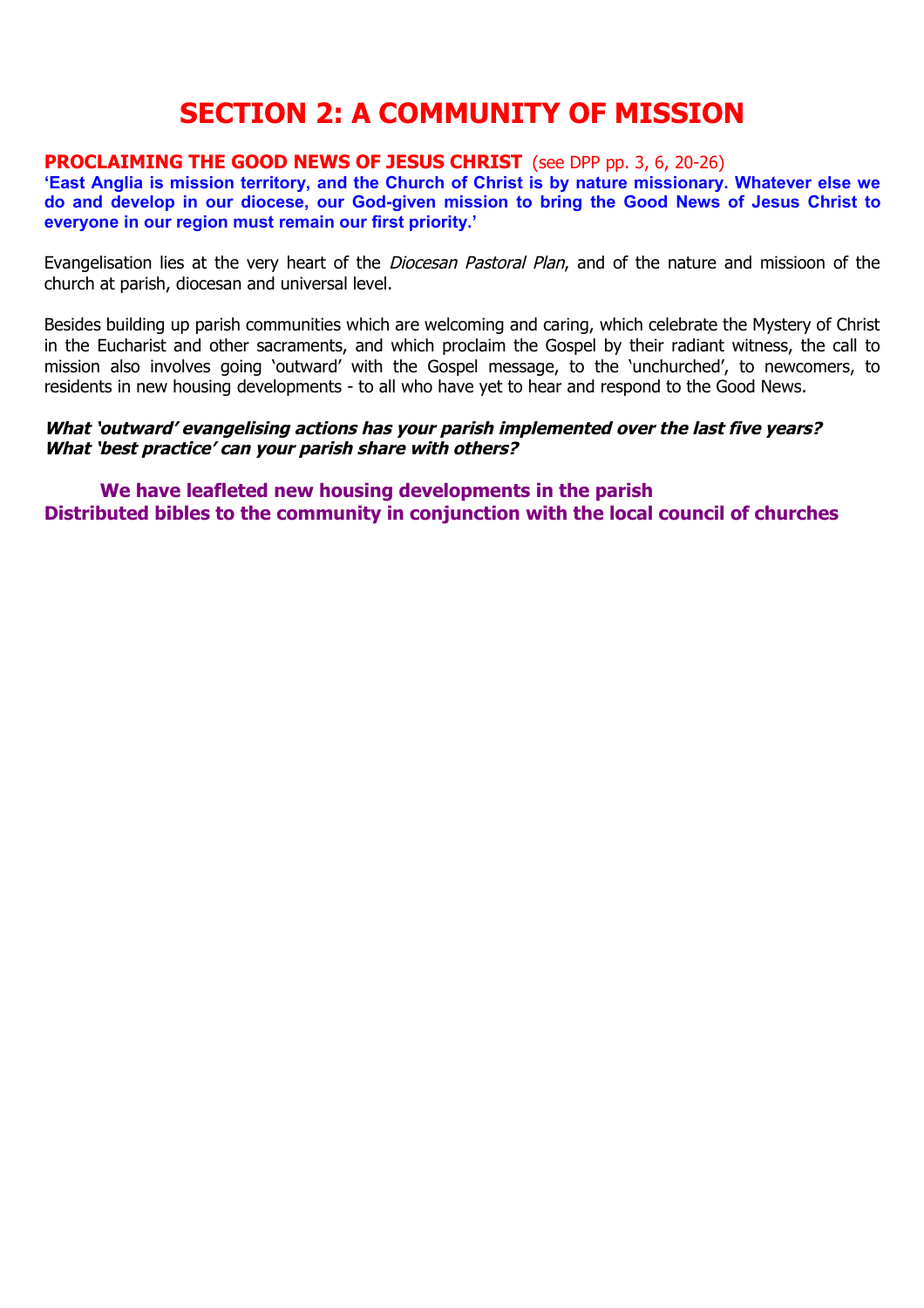## **'A beacon of care and loving-kindness': CARING FOR THOSE IN NEED** (see DPP pp. 22-23)

**'It is diocesan policy that every parish community should be involved in some practical way in care for the poor and needy of their locality.'**

## **Have any of the following actions, as recommended on DPP p. 12, been implemented?**

- v SVP to be encouraged and supported **Yes**
- v Creation of new caring group if needed (i.e. other than SVP, etc)
- v Ensure visiting of the sick **Yes- Parish priest visits**
- v Ministries to support the bereaved **Yes**

## **Lay hospital visitors This is mainly undertaken by St Philip Howard parish**

- v Lay prison visitors **Yes**
- v Practical care for the homeless

**The parish gives financial support to the local night shelter, where several parishioners also work as volunteer**

#### **Any other actions or comments? What 'best practice' can your parish share with others**

**The Giving Tree at Christmas allows parishioners to contribute gifts to groups including the elderly, homeless, refugees and mentally ill**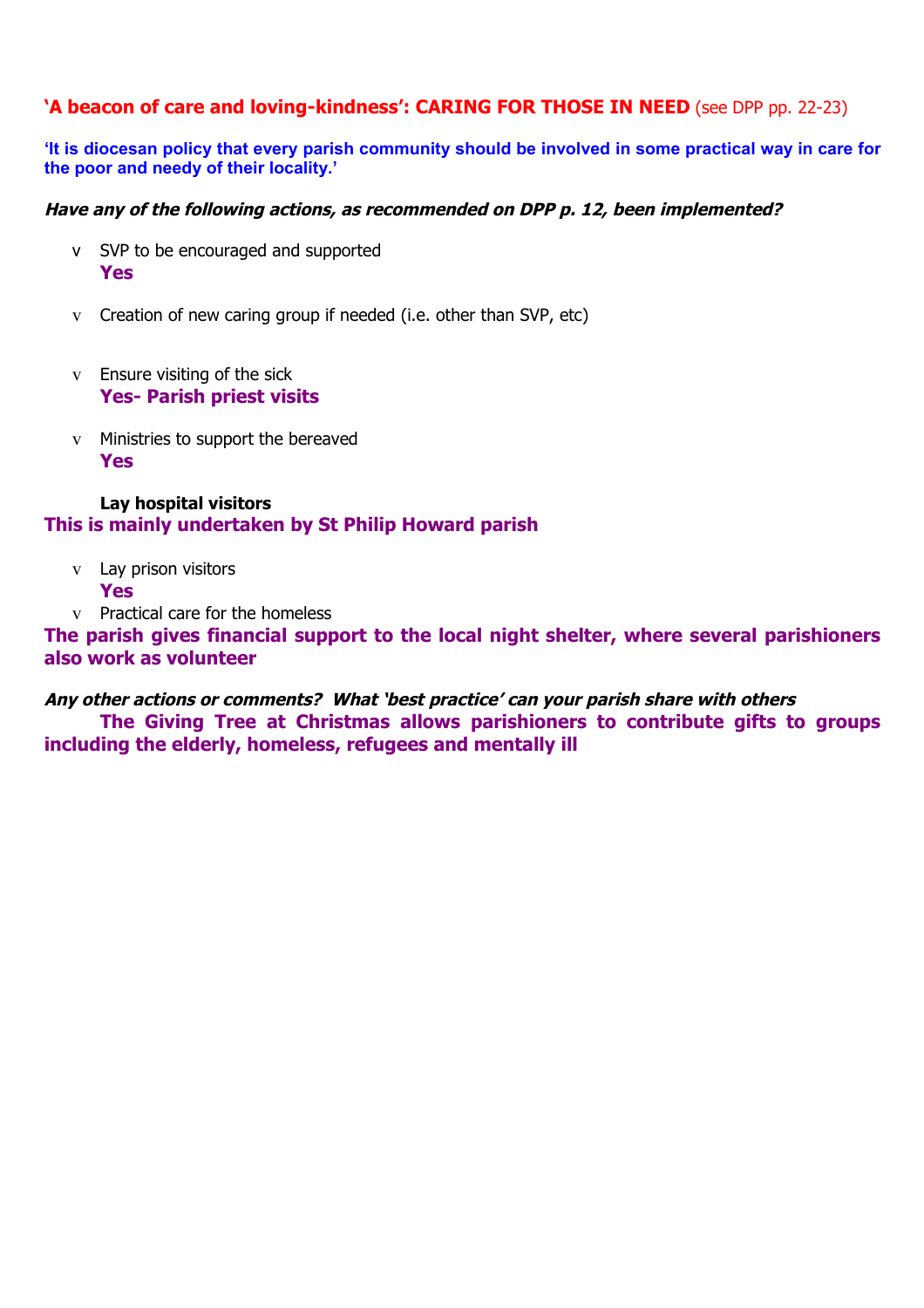## **'A beacon of justice': WORKING FOR JUSTICE AND PEACE (see DPP pp. 24-25)**

**'It is diocesan policy that every parish should be actively involved in some way in work for justice and peace. This could be co-ordinated by a group (e.g. Justice & Peace Group, Human Rights Group), but the whole parish should be involved as fully as possible.'** 

## **Have any of the following actions, as recommended on DPP p. 12, been implemented?**

- v Active parish support for promoting sacredness of human life from conception 'from womb to tomb'
- v Support for LIFE in particular **Unfortunately there is no local LIFE group**
- v Growing support for CAFOD

**Yes- many parish & school events are held. There is a dedicated CAFOD noticeboard. There is active work on issues such as climate change, LiveSimply, as well as regular fundraising/social events.**

v Regular sale and use of fairly-traded goods

**Yes-every month after all masses. Fairtrade coffee & tea used after 11.00 mass. Other events are also held, eg cake sales, harvest festival produce sales**

v Support for asylum seekers and refugees

**Yes- several parishioners visit Oakington Refugee centre . Clothes collections are made for this**

v Action on environmental issues

**Live Simply campaign at church & school. Energy saving bulbs, insulation etc installed in church & school. Votive candle cases are recycled.** 

**Any other actions or comments? What 'best practice' can your parish share with others? We feel we would like to do more on recycling?**

**We plan to consider how we can promote natural family planning through the Good Counsel network, and how we can maintain our Christian identity in a secular world**

**We have regular monthly petitions and prayers for prisoners of conscience There is an active Pax Christi group, which organises events for Peace Sunday**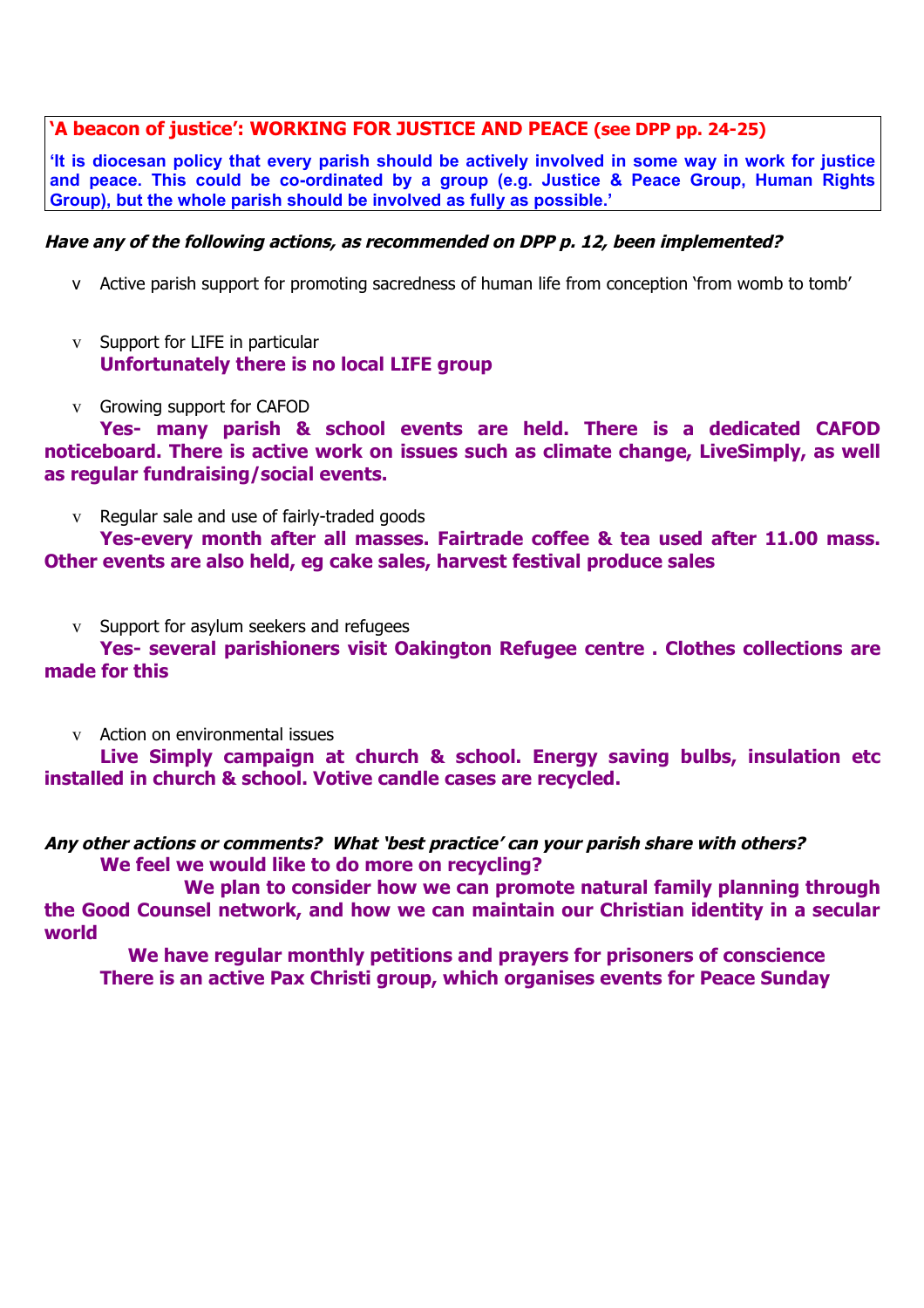## **BUILDING BRIDGES: overseas links** (see DPP p. 25)

**'Our diocesan 'twinnings' with the Apostolic Prefecture of Battambang in Cambodia, and the Latin Patriarchate of Jerusalem, are integral to our diocesan life as we move 'Forward and Outward Together'. These links will be reviewed after five years in 2009.'**

Is your parish twinned with a parish or community in either the Holy Land or Cambodia? **No**

If 'YES', with which parish or community?

Please assess the present level of involvement and communication.

Are you happy for your parish link to continue?

If 'YES', how can it best be carried forward?

If your parish is twinned or linked with a parish or project other than Cambodia or the Holy Land, please give details.

**We have strong links with the Fatima mission in Zimbabwe for many years. Regular financial support is given via Loaf collection. Sr Clara from the Fatima mission visits the parish from time to time.**

 **Support is also given to a school in the Congo, with several fundraising events, and a visit by some parishioners.**

**The CAFOD group has links with a community in Bethlehem**

If you have no current parish overseas link, is your parish interested to establish a new link with either the Holy Land or Cambodia? If 'YES', which is your preference?

## **At present we feel it may be more appropriate to focus on our existing links, although the CAFOD group is looking at the possibility of other links.**

Overall, are you happy for the diocesan double twinning with the Latin Patriarch of Jerusalem and the Apostolic Prefecture of Battambang, Cambodia, to continue for another five years?

**YES** If 'NO', please give reasons:

Any further comments on this 'outward' aspect of our diocesan life?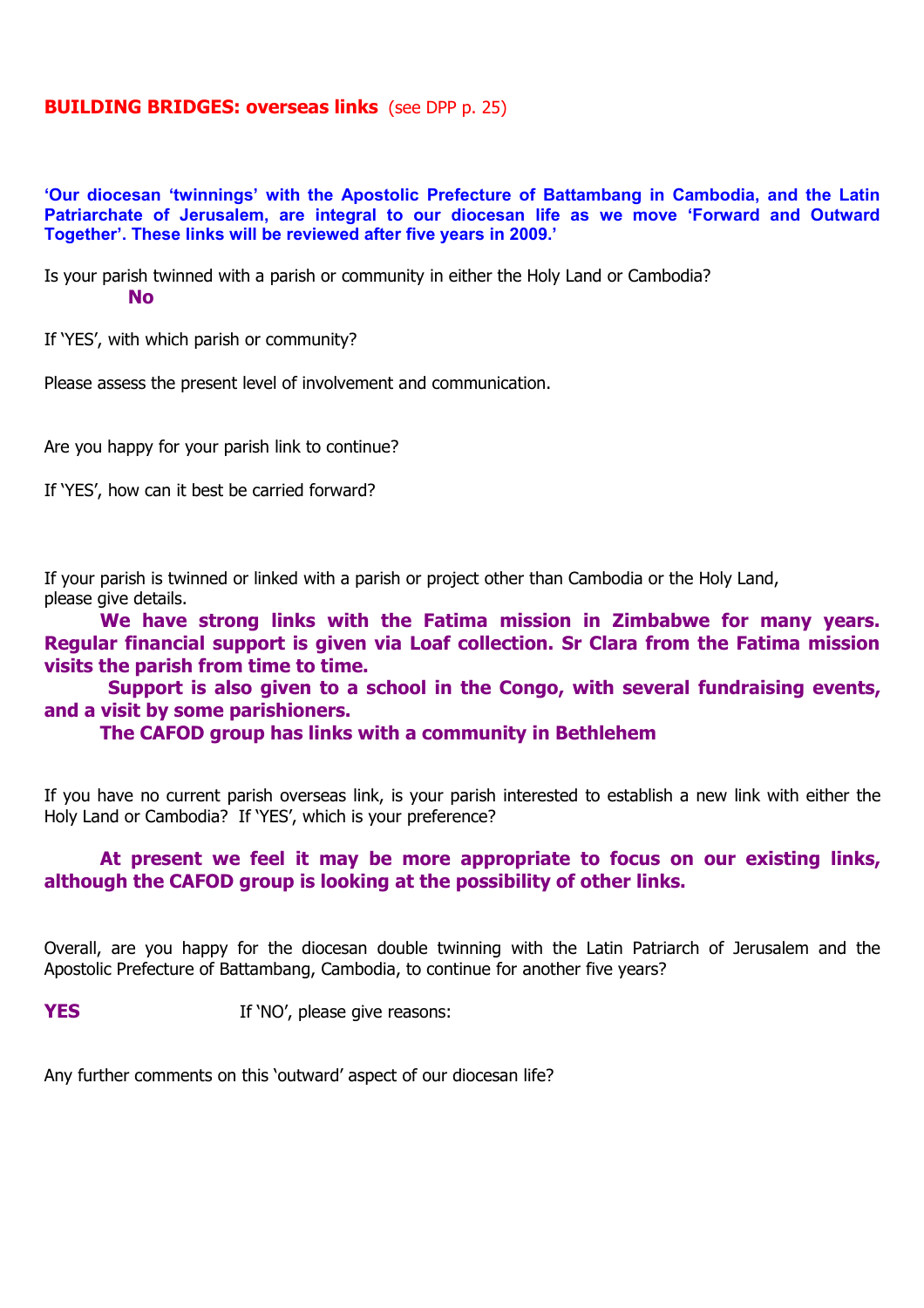## **'A beacon of light for all': COMMUNICATING THE GOOD NEWS** (see DPP p. 25)

**'Every parish is to appoint a Parish Communications Officer. He or she will be responsible for proactive contact with local media (especially local newspapers) in order to achieve coverage for 'good news' parish events.'** 

## **Have any of the following actions, as recommended on DPP p. 12, been implemented?**

v Each parish to appoint a Communications Officer

**No permanent officer. Ad-hoc publicity was arranged by a parishioner for our Jubilee mass last year**

- v Develop pro-active relationships with local press, radio & TV **Coverage was obtained of our Parish Jubilee last year in the local radio and press**
- v Develop parish website

**Yes- information is regularly updated. The Parish Forum minutes are always available. Further developments are planned**

- v Make use of "What's on?" and church news sections of local newspapers **Not regularly**
- v Place notice of Mass times in local hotels, guest houses, caravan parks, etc **Yes**

## **Any other actions or comments? What 'best practice' can your parish share with others?**

**Our parish magazine appears several times a year, and is widely distributed and read, including distribution to local churches.**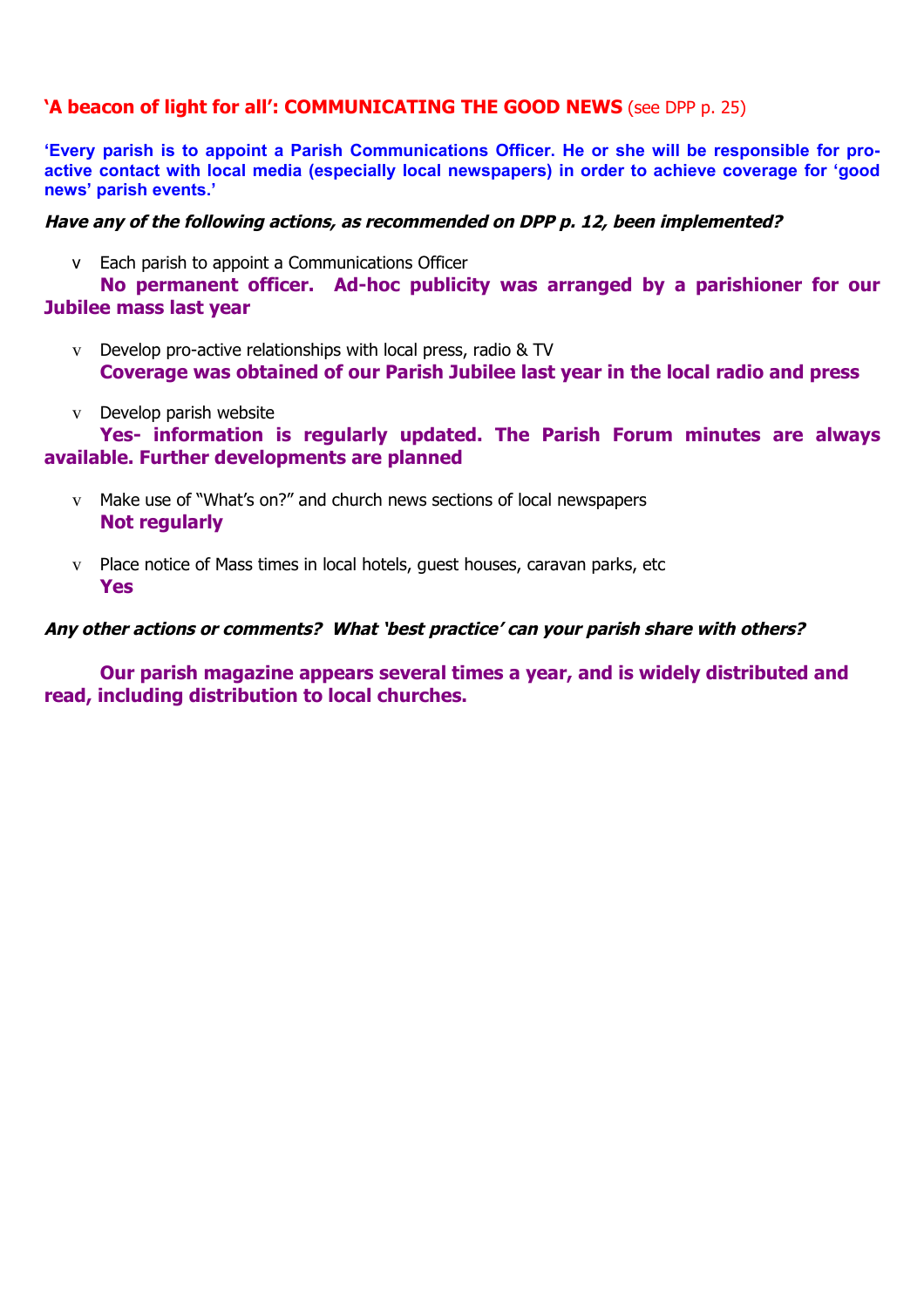# **SECTION 3: TOGETHER IN TRUST AND PARTNERSHIP**

## **ONE PARISH TOGETHER (see DPP pp. 9-10, 28)**

**'A fundamental principle is that there are to be no 'priest-less' parishes in our diocese. However we organise our diocese in the future, developing lay leadership of local Catholic communities and enhancing the role played by permanent deacons, every community will be entrusted to the servant leadership of a priest appointed by the bishop as 'canonical pastor'.**

**Each parish is a network or 'cluster' of communities. Some parishes have more than one place of worship, and this will probably be the norm in the future with fewer priests. No matter how strong and distinctive those communities may be, each is a fully integral part of a single parish family served and led by its parish priest. No matter how many places of worship there are in a parish, the whole community should see the one parish church, after which the parish is called, as its centre. This understanding is reflected in the revised way of listing places of worship in the Diocesan Year Book (from 2005).'**

**What has been achieved over the last five years in drawing together the different worshipping communities in your parish?**

**Monthly Parish lunches- attended by worshippers from different masses. Annual International Mass and party Social events aimed at all masses. Celebrations on the feast of St Patrick, St Laurence**

**Has any consideration been given to the 'Parish Links Scheme' outlined on p. 66? This was discussed at a Parish Forum meeting, but no action taken as yet**

**If so, what has been the result?**

**Any other actions or comments? What 'best practice' can your parish share with others?**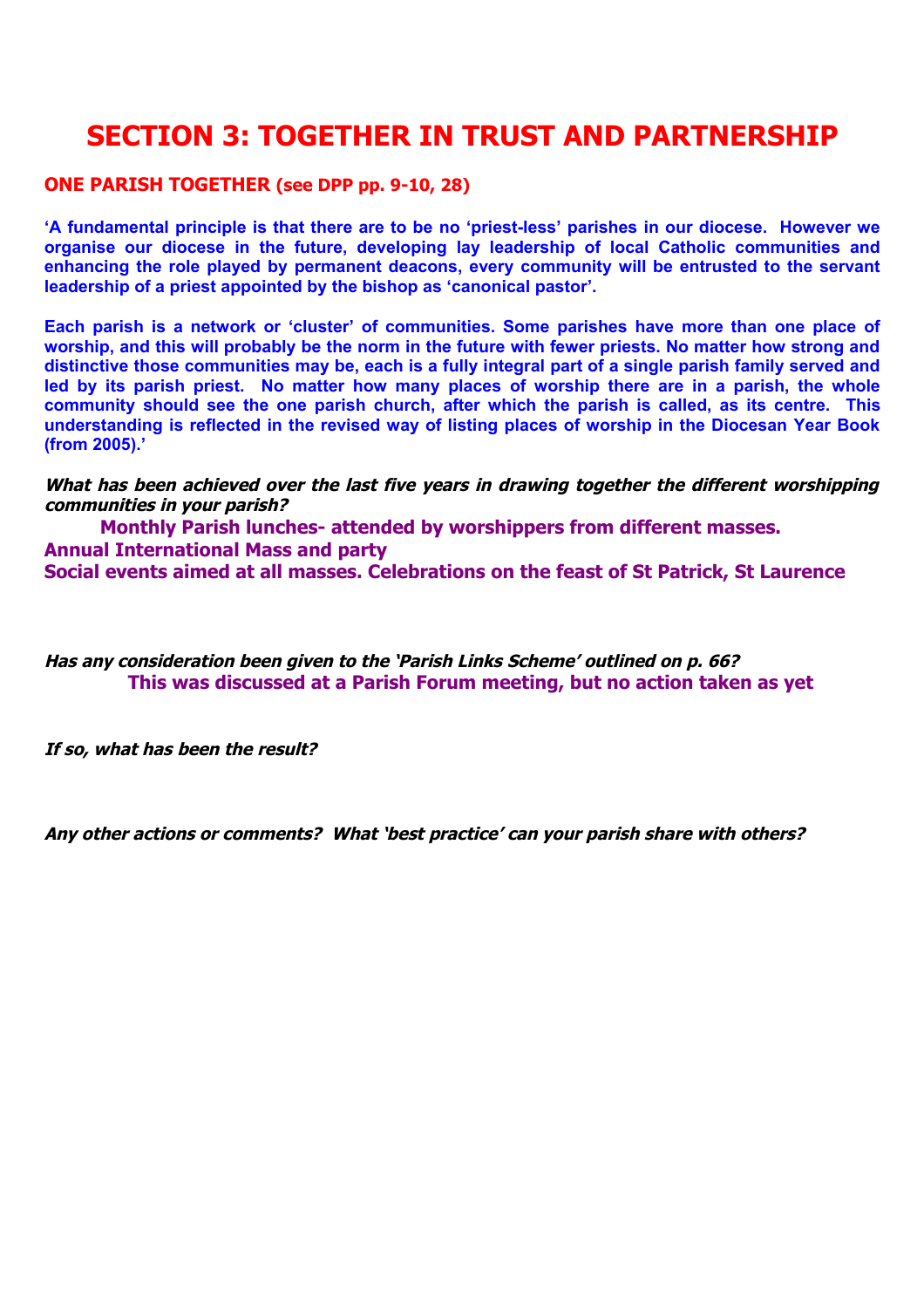## **'Clustering': PARISHES WORKING TOGETHER** (see DPP pp. 9, 26-27, 28-29, 63-64)

**Our diocese is divided into parishes, each of which is a living cell of the body of the diocese. No parish can exist in self-sufficient isolation. Each is an integral part of the diocese, and needs to be open in welcome to other parishes. Collaboration among parishes is essential, not just because we need to but because it is part of what it means to be truly Catholic.**

**There is room for flexibility in the way we structure cooperation between parishes, and especially lay participation. In urban areas, the deanery will remain a valuable forum for lay people meeting and working together. In other areas, it may be better to focus on 'sub-deaneries' (clearly distinct areas of a deanery) or clusters of parishes. The best way forward needs to be decided locally. The deanery will remain a key structure for local coordination of both ordained and lay ministry (e.g. catechetics and youth work), led by the local Dean.** 

**Within deaneries, and sometimes across deanery boundaries, two or more nearby parishes are 'clustered' to encourage the sharing of resources and closer collaboration, and to begin to prepare now for possible combination of such parishes in an imminent future with fewer priests.** 

**Parishes in such 'clusters' are to examine how many Masses are really needed each weekend, and if possible to stagger Mass times so that neighbouring priests can 'supply' for each other when needed.** What has been achieved over the last five years in active and fruitful 'clustering' with **neighbouring parishes?** *(PLEASE NOTE: you will be asked later in this review to assess whether a re-alignment of current parish clusters may be appropriate)*

**Weekly Latin Mass is held at St Laurence's on behalf of the deanery. Confirmation preparation is shared with St Phillip Howard. There are also shared retreats**

**Catholic Women's League has members from other parishes Weekly bulletins are shared with other parishes**

#### **Among other things, have any of the following recommendations been implemented?**

v Clustered parishes to share resources, personnel, etc as required **There is support from Blackfriars with Sunday Masses**

Parishes in clusters to examine the number and times of Masses at weekends to enable cover for each other when required

**All our masses are well attended. There is no scope for a reduction in numbers**

v Parish priests of clustered parishes to 'swap' on Sundays occasionally

#### **Any other actions or comments? What 'best practice' can your parish share with others?**

**All the Cambridge parishes are large and growing rapidly. We find it hard to see how we can contemplate any reduction in the number of parishes or masses**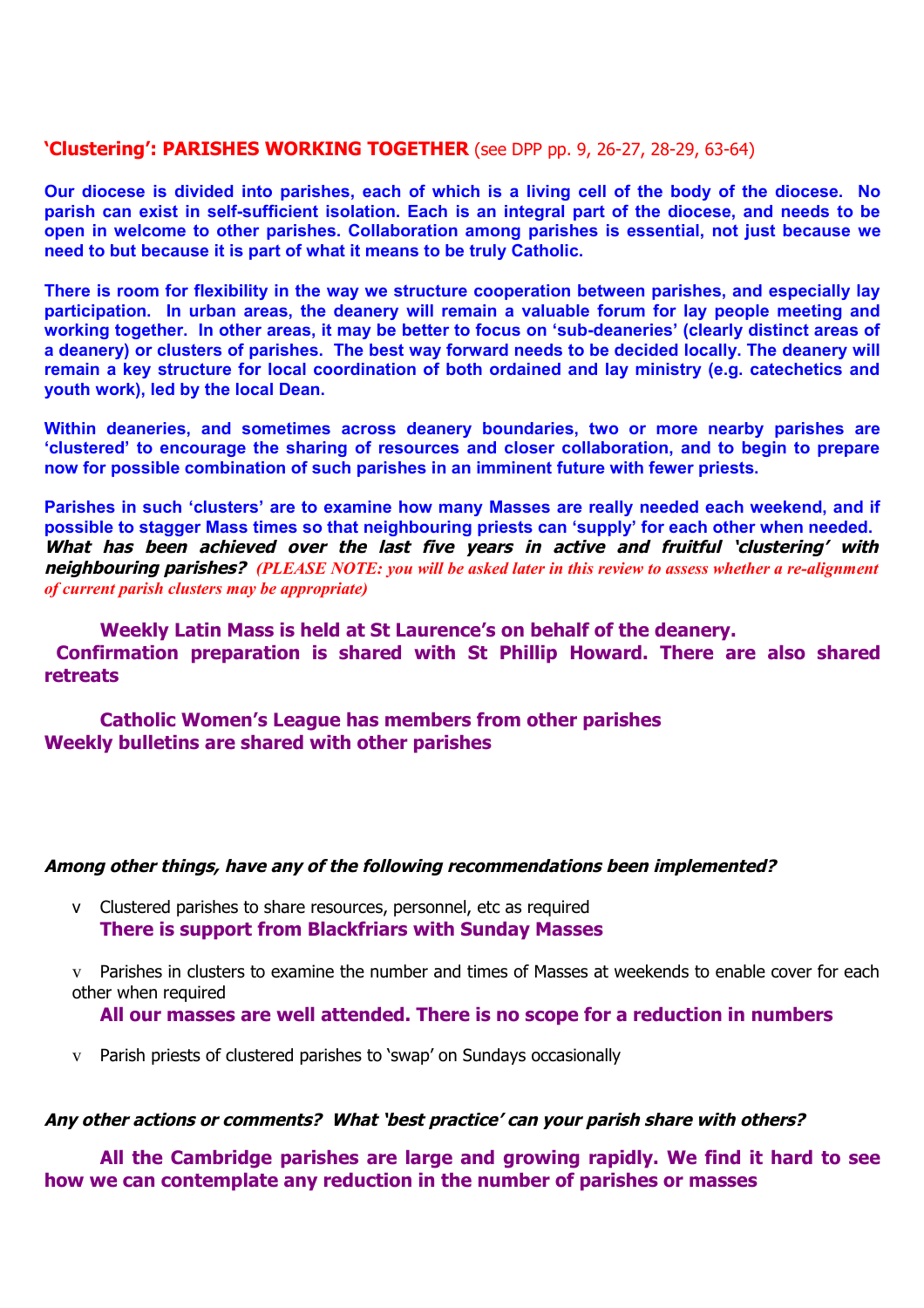## **WORKING TOGETHER AS A DEANERY** (see DPP pp. 27-28)

**The deanery remains a key structure for strengthening the cooperation and 'communion' of local clergy and lay ministers.**

**The Dean is appointed by the bishop as his personal representative in an area of the diocese, and works closely with the bishop in coordinating the local ministry of priests, deacons and lay people. He has a key role in ensuring the gradual implementation of the Diocesan Pastoral Plan, and especially of the formal policies contained in this document.**

#### **Clergy Deanery Meetings**

**In each deanery, there are regular meetings of the clergy, priests and deacons, both diocesan and religious, of that grouping of parishes. All are expected to attend meetings and participate as fully as possible in deanery life.**

#### Deanery Coordinating Catechist,

Each deanery is to appoint a Deanery Coordinating Catechist, whose role is to support parish coordinating catechists and to contribute to the development of catechesis and adult formation in the diocese as a member of the Commission for Evangelisation.

Each deanery is also to appoint the following representatives to diocesan commissions:

· **Both a clergy and a lay representative on the Diocesan Youth Commission. Their role is to help develop local youth work, and pro-actively to encourage and support parish involvement in diocesan youth events and activities.**

- · **Both a clergy and a lay representative on the Diocesan Commission for Dialogue & Unity.**
	- · **A lay representative on the Diocesan Commission for Marriage and Family Life.**

**There needs to be flexibility as to whether the deanery, 'sub-deanery' or parish cluster is the best setting for joint activities and events: e.g. adult formation and training, sacramental preparation (especially Confirmation & Marriage), youth work, sharing resources, days of recollection & retreats, social events.** 

**The same flexibility is required in organising opportunities for lay participation in discussion and decision-making at deanery level. The Deanery Forum may work better in urban deaneries than rural ones. Elsewhere, such gatherings might better take place at 'sub-deanery' or cluster level. It is essential, however, that there be formal structures for such lay involvement within each deanery. Each deanery is to organise an annual event with the presence of the Bishop.**

#### **What has been achieved in your deanery over the last five years to strengthen its effectiveness?**

Although the Cambridge parishes cooperate on some activities, the general feeling is that Ely and Huntingdon/St Ives/Buckden are too remote for any significant Deanery-wide lay involvement

## **Have the following appointments been made to Diocesan Commissions from your deanery?**

- v Deanery Coordinating Catechist as a member of Diocesan Commission for Evangelisation **Yes**
- v Clergy and lay members of Diocesan Youth Commission

#### **Yes**

- v Clergy and lay members of Diocesan Commission for Dialogue and Unity
- **No**
	- v Lay member of Diocesan Commission for Marriage and Family Life

## **yes**

**Any other actions or comments? What 'best practice' can your deanery share with others**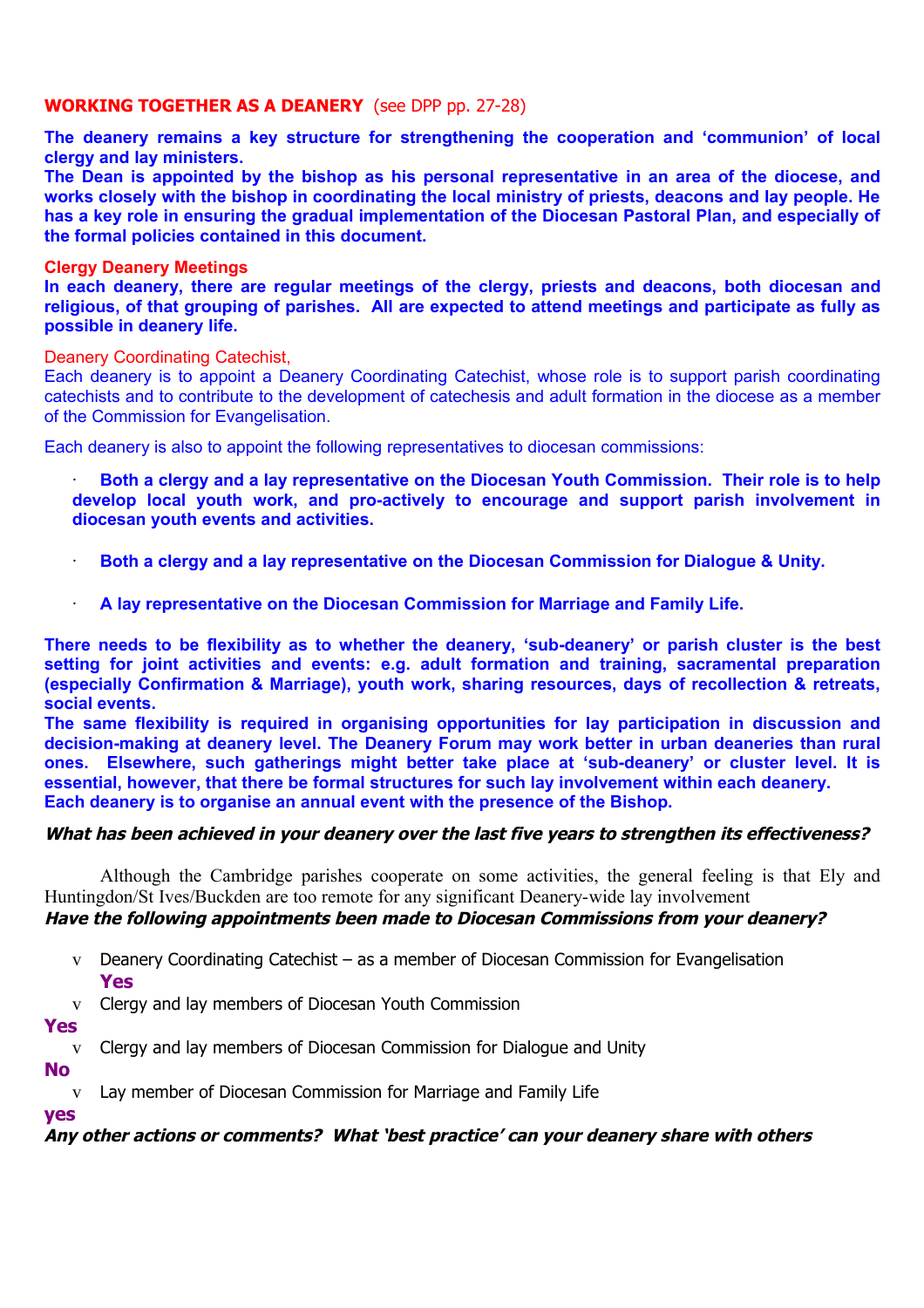**DEVELOPING WORKING IN PARTNERSHIP** (see DPP pp. 29-34)

**It is diocesan policy that we develop different forms of lay leadership in every parish and across the diocese.**

**Every parish is to have a Parish Coordinating Catechist, working with the Deanery Coordinating Catechist to ensure the best possible catechesis, adult formation, sacramental preparation, etc.** 

**Has your parish appointed a Parish Coordinating Catechist? Yes**

**What forms of lay leadership have been developed in the parish over the last five years?**

**There are many Parish groups which run run independently of, but with the support of, the parish priest**

**Eg Bible study Eucharistic Adoration Lenten & advent preparation Support for overseas linked parishes Cafod Support for prisoners of conscience Children's liturgy Maintenance of the fabric of the church Music group Traidcraft**

**Have any of the following actions, as recommended on DPP pp. 29-34, been implemented?** 

Parish Needs and Skills Audit **Yes- this is taking place at the moment**

Training for specific roles in the parish

**Training for welcomers, readers, children's liturgy, altar servers, Eucharistic ministers all takes place**

v 'Parish Opportunities Fair' or equivalent **No**

**Any other actions or comments? What 'best practice' can your parish share with others?**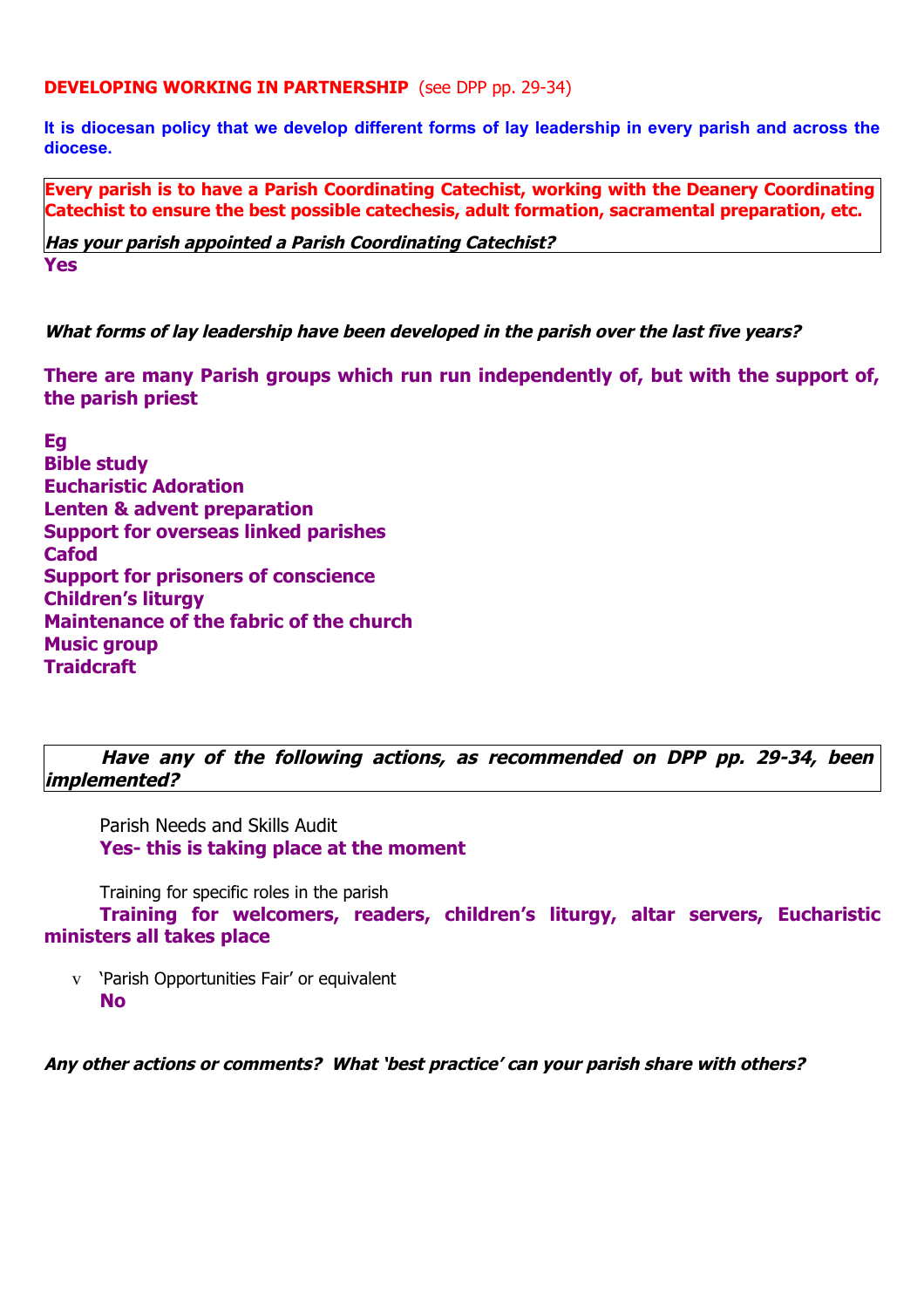**ADULT RELIGIOUS FORMATION AND EDUCATION** (DPP pp.33-34) **TDiocesan Adult Religious Education Programme**

**The original discussions at every level of the diocese highlighted as a key priority the need for a** diocesan programme of adult religious formation and education, delivered locally where **possible. Over the last four years, we have developed and delivered the diocesan 'Learning Together' programme of study days, 12 each year on both teaching and pastoral issues. For those who wish, levels of the 'Diocesan Certificate' are awarded.**

**From the comments of your parishioners who have taken part, what is your assessment of this programme so far**? Any comments and suggestions?

**St Laurence's hosts Learning Together programmes. Parishioners have participated in these. Several people are doing the Catholic Teachers Certificate**

**How can we better encourage parishioners to attend such study days?**

#### **Parish Adult Religious Education Programmes**

**Over the last five years, what adult education programmes have been provided in the parish? What 'best practice' can your parish share with others?**

**RCIA Bible study Faith sharing groups**

#### **WORKING TOGETHER WITH OTHER CHRISTIANS** (DPP pp.34-35)

**What new ecumenical activities have been developed over the last five years?**

**The parish priest attends the local council of churches. St Laurences hosts events for Christian Unity week.** 

**Parish involvement in the women's world day of prayer**

**Any other comments and suggestions? What 'best practice' can your parish share with others?**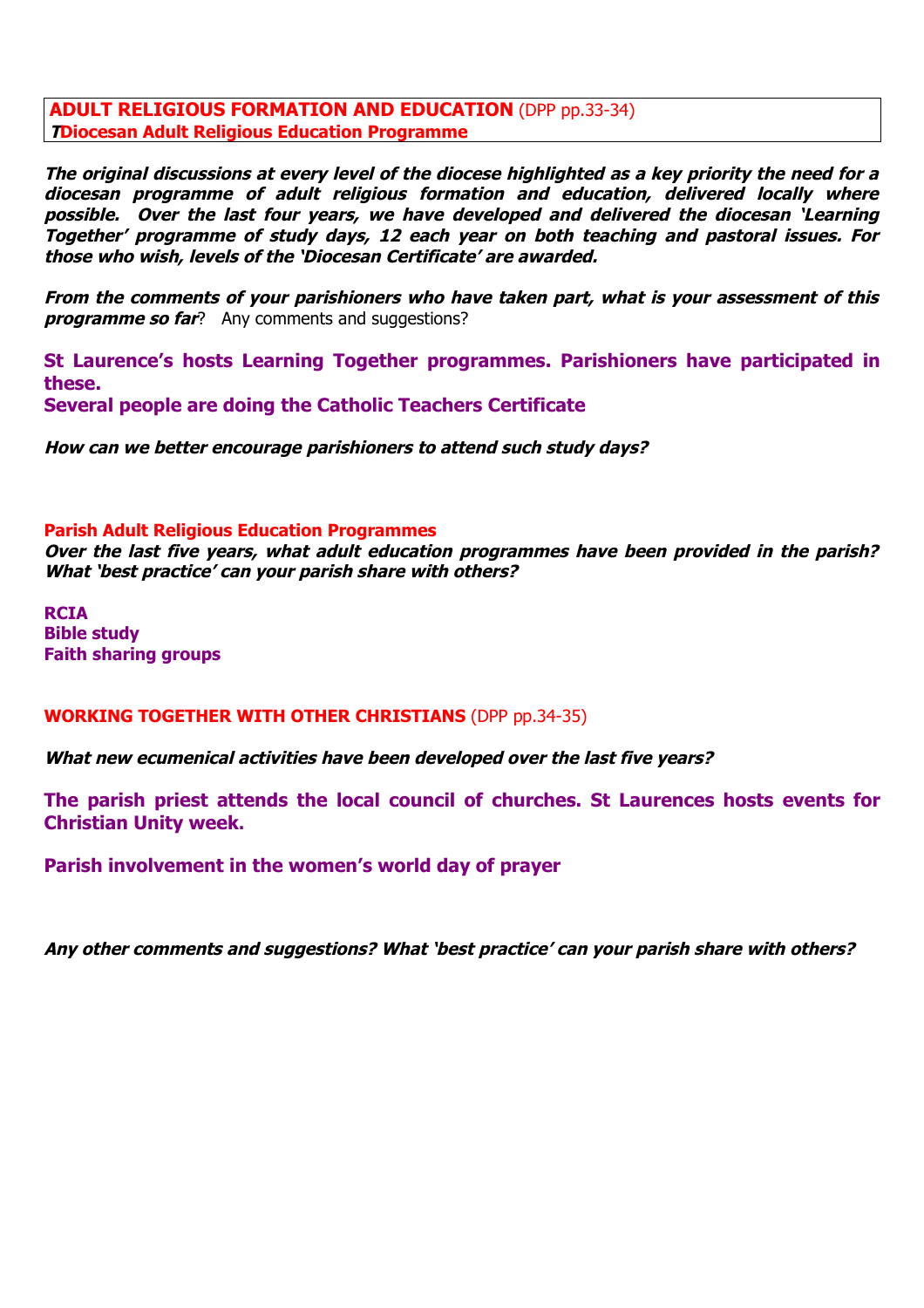### **WORKING WITH PEOPLE OF OTHER FAITHS** (DPP p. 35)

**What new inter-faith activities have been developed over the last five years?**

#### **Any other comments and suggestions? What 'best practice' can your parish share with others?**

**INVOLVING LAY PEOPLE IN DECISION-MAKING** (see DPP pp. 36-37)

#### **Diocesan Council of Laity**

**A Diocesan Council of Laity will be established, with one lay representative from each canonical parish. Such a representative will usually be the lay chairperson of the Parish Pastoral Council or its equivalent, or that person's delegate. The Council will meet twice a year with the Bishop to discuss, be consulted on and contribute to the planning of key aspects of the life and mission of the diocese.**

**The Diocesan Council of Laity has now been established for four years, and meets twice a year, providing a report on a particular pastoral topic for consideration at parish level. In your view, has this been a fruitful addition to diocesan life? Any comments or suggestions?**

**We have ongoing representation on this. Reports are made to the Parish Forum**

Has your parish made fruitful use of the reports on pastoral topics provided after each meeting of the Council of Laity?

#### **We've had limited discussion- perhaps we could focus on this more in future**

#### Deanery Forum

'There will be a *forum* or *fora* for lay discussion and collaboration within every deanery. This could be (a) one f*orum* for the whole deanery (especially in urban deaneries); (b) separate *fora* for parts of a deanery; (c) separate *fora* in more rural deaneries for clusters of parishes, although still feeding into a single deanery report of some kind on issues for discussion.'

**Establishing an effective lay body at deanery level has long proved difficult and rather ineffective in most deaneries. Some deaneries have now established regular meetings of the chairpersons of Parish Pastoral Councils as an alternative to the old Deanery Pastoral Councils.** 

**What, if anything, has been established in your deanery, and how fruitful is it proving? Any suggestions?**

**Not aware of anything at present**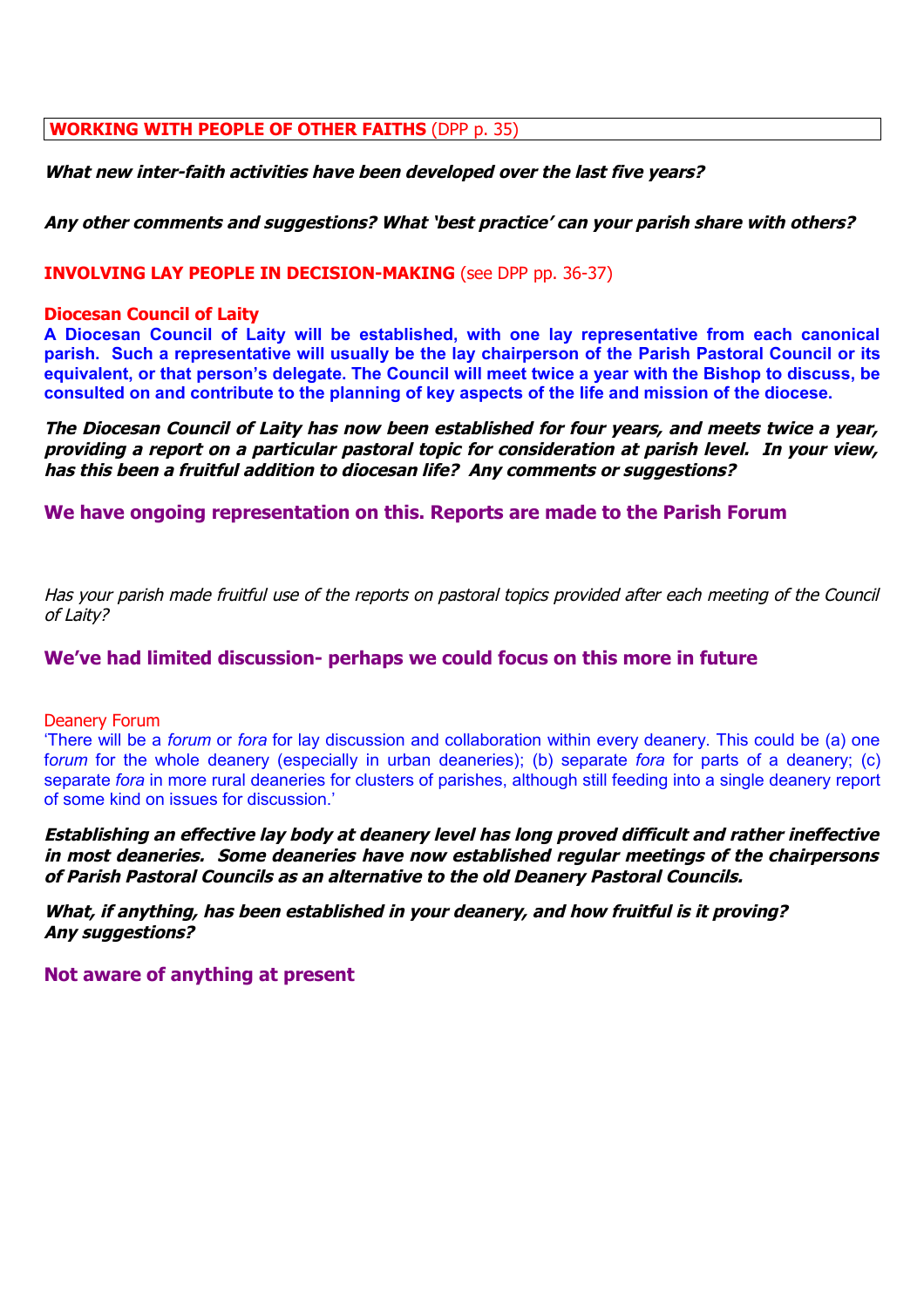#### **Parish Forum**

**'It is diocesan policy that every parish have an established public** *forum* **of some kind to enable lay consultation and participation in parish pastoral life and planning. Parishes are left to organise what kind of arrangement is most appropriate, although this should be decided at an open meeting of the parish rather than by the clergy alone. The main options are an established Parish Pastoral Council and an open Parish-in-Council.'**

**The policy statement above has been qualified by the diocesan policy on 'Parish Structures for** Lay Participation' which was promulgated in May 2006, requiring every parish to have an effective Parish Pastoral Council or equivalent, in line with the flexible approach of that **document.** 

What is your present structure for such lay participation, and how would you assess its **effectiveness?**

**Our Parish Forum- meets 3-4 times a yearwith attendance generally between 12-40. Has been successful in moving some things forward. It tends to be attended by a core of regulars, with new attendees from time to time. The Forum provides a good source of ideas, many of which have been put into practice, but others have foundered or stagnated due to a shortage of volunteers to take them forward. There is ongoing debate about the merits of a loose forum versus a more formal council structure** 

**Does your council regularly discuss pastoral issues, such as sections of the Diocesan Pastoral Plan and the reports from the Council of Laity?**

**Yes, on occasion**

**Any other comments? What 'best practice' can your parish share with others?**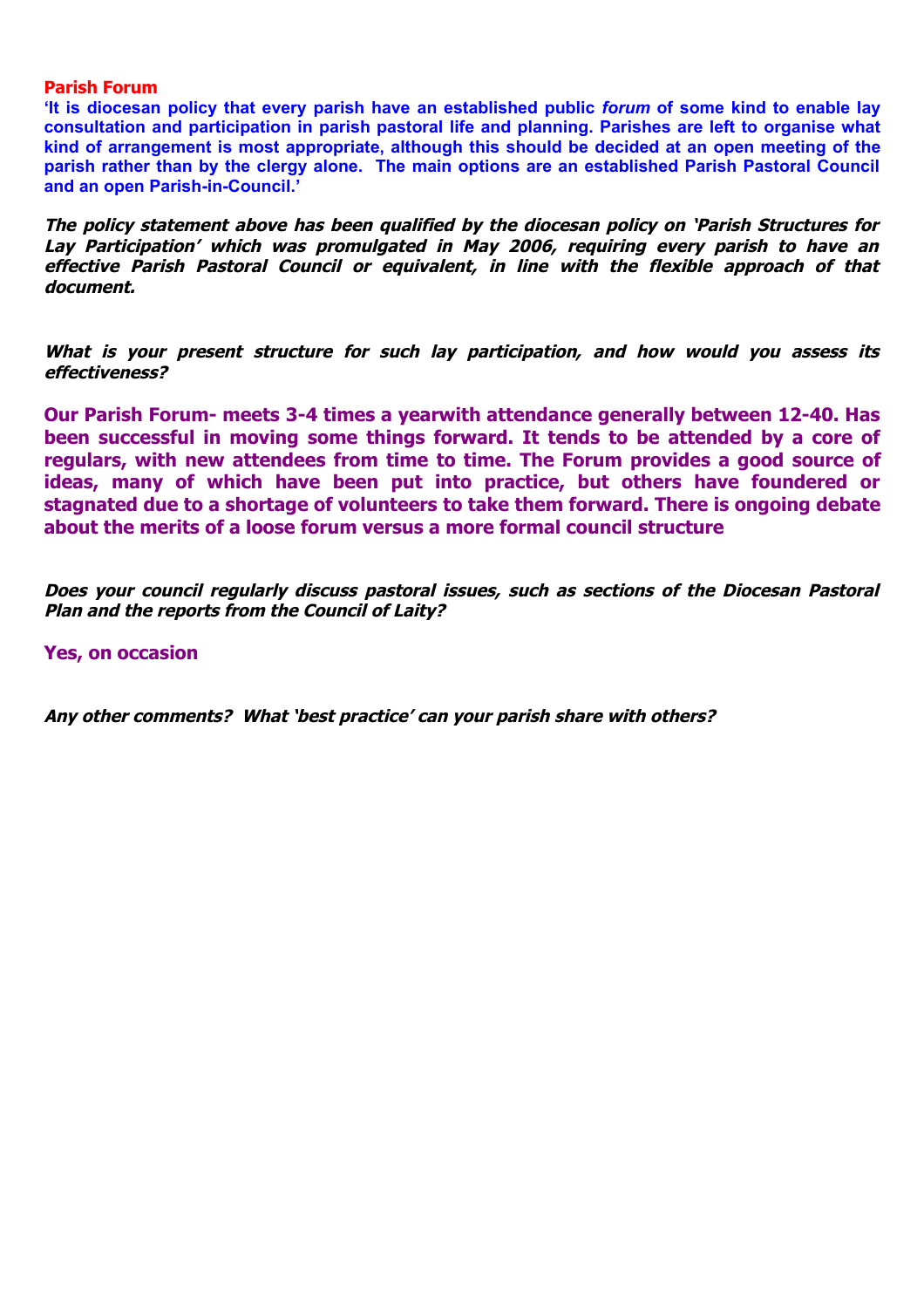## **SECTION 4: TOGETHER IN PRAYER – LIVING THE SACRAMENTS**

## **TOGETHER IN PRAYER** (see DPP pp. 37-39

## **Have any of the following actions, as recommended on DPP pp. 37-39, been implemented?**

Times of prayer as part of all sacramental preparation programmes

v Further development of parish prayer groups **Emergency Prayer telephone line, Eucharistic adoration group Informal prayer groups**

v Parish lending library

**Not at present- space may be an issue**

v Prayer intentions board or book at the back of church

## **There is a prayer board in the Narthex.**

v Parish celebration of the Divine Office (Morning Prayer, Evening Prayer)

#### **No**

v Regular Adoration of the Blessed Sacrament

## **Yes**

v Scripture-reflection group

## **Yes**

v Parish days of recollection/retreat

## **In planning**

v Encouragement of involvement in diocesan pilgrimages (locally, and overseas) **Regular involvement in Walsingham pilgrimage, and the diocesan pilgrimage to Lourdes**

v Encouragement of use of spiritual direction

**Any other comments and suggestions? What 'best practice' can your parish share with others?**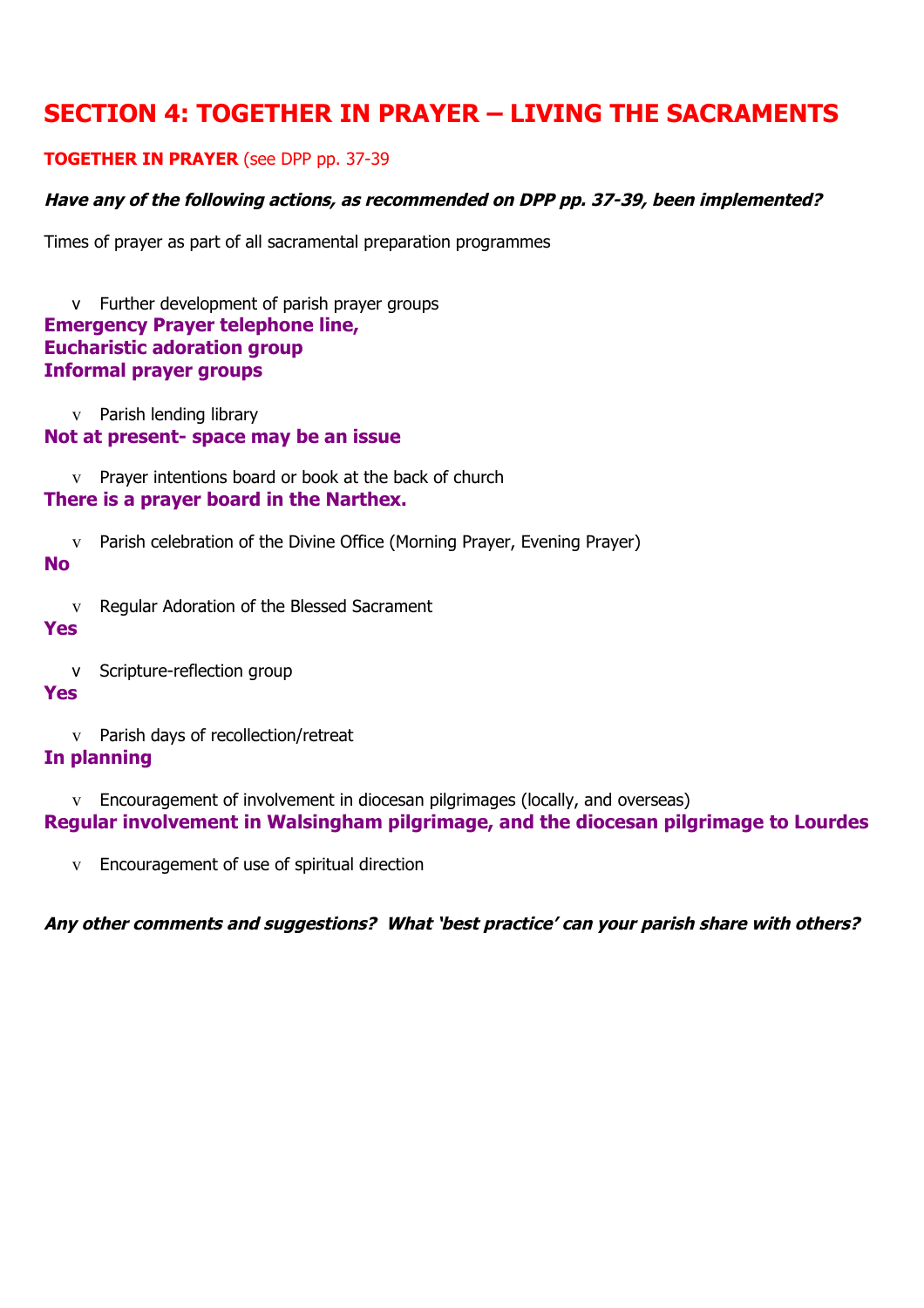### **RITE OF THE CHRISTIAN INITIATION OF ADULTS** (see DPP p. 40)

**'It is diocesan policy that the Rite of Christian Initiation of Adults (sometimes called 'Journey in Faith') is the normative process for welcoming unbaptised adults as well as baptised adults seeking reception into full communion with the Catholic Church. The Rite allows for flexibility in special circumstances, but every parish or cluster of parishes should have an RCIA programme in place.** 

**Unless there is a very strong pastoral reason why this should not be the case, initiation or reception should take place at the Easter Vigil.**

**Unless there are insuperable practical difficulties, all Catechumens and Candidates from across the diocese should attend the Rite of Election at St John's Cathedral on the afternoon of the First Sunday of Lent, with their priests, sponsors, families, friends and members of their parish communities.'**

**Has the policy above been implemented in your parish? Yes**

**What still needs to be implemented?**

**Any other comments? What 'best practice' can your parish share with others?**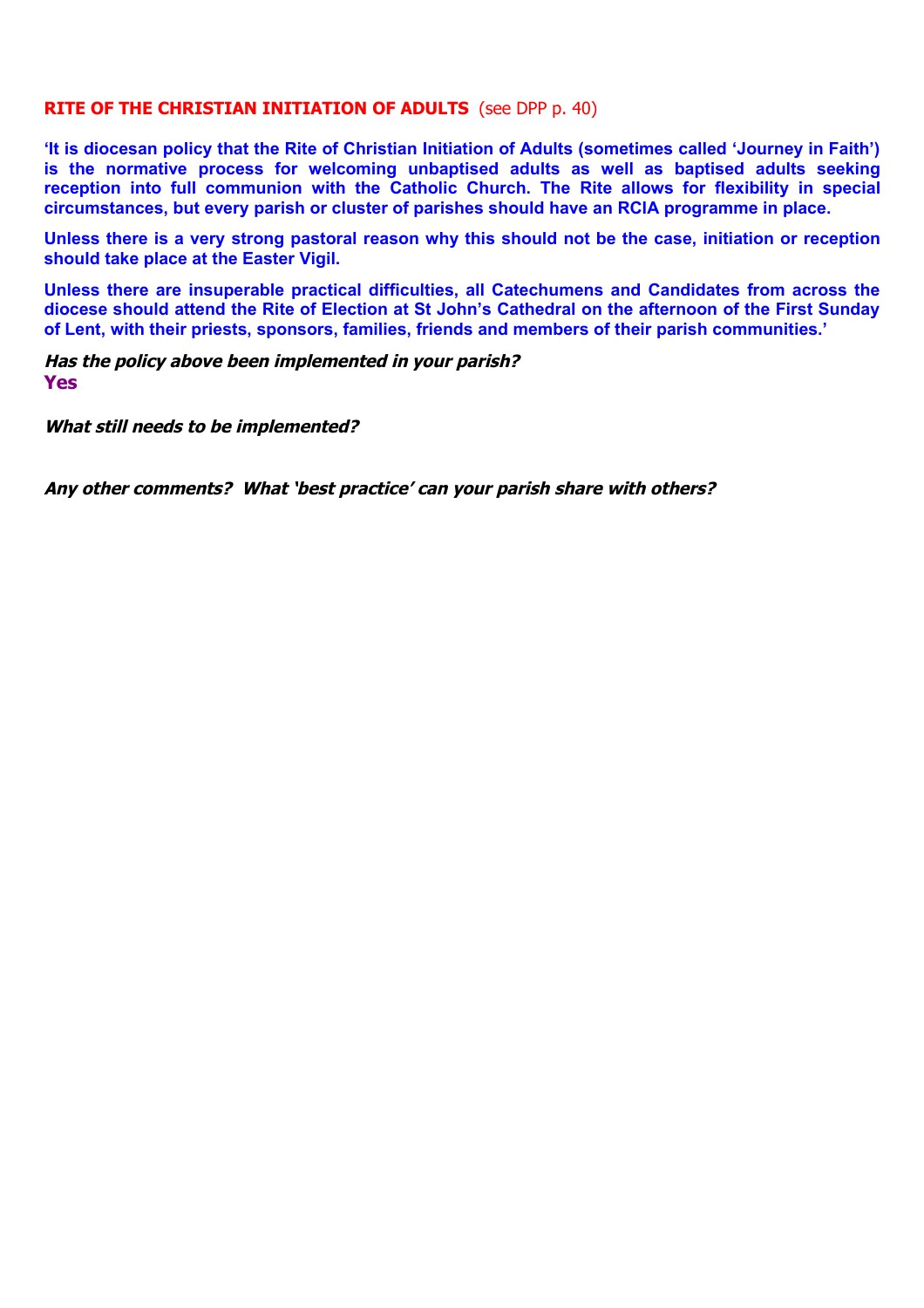#### **BAPTISING CHILDREN** (see DPP pp. 41-43)

#### **Welcome into the Church**

**'Baptism always involves welcome into the community of the Church, and this communal aspect of baptism must always be celebrated in some way. Baptism can never be a private ritual simply for the family and friends of those being baptised.'** 

#### **Baptism Preparation**

**'It is diocesan policy that every parish provide a full and adequate preparation programme for infant baptism, and that attendance be required for parents having their first child baptised, as well as for others when appropriate. Godparents should also attend when possible.'** 

**'The canonical requirements should be fully respected which require for an infant to be baptised that there be 'a well-founded hope that the child will be brought up in the Catholic faith.' If such a hope is truly lacking, the baptism should be delayed until the parents are ready to take on the serious responsibilities involved in having their children baptised (Canon 868). This is why the proper preparation of parents for the baptism of their children is so essential.'**

#### **Baptism in one's own parish community**

**'As a rule and unless a just reason suggests otherwise, an adult is to be baptised in his or her proper parish church, and an infant in the proper parish church of the parents (Canon 857.2).'**

#### **Godparents**

**'The canonical requirements regarding the choice of godparents should be respected. A godparent represents the Catholic Church, and must therefore be a confirmed, practising Catholic aged 16 or above (Canon 874). Other committed Christians may be invited to be 'Christian Witnesses' at the baptism.'**

#### **Have the policies above been implemented in your parish? Yes**

**What still needs to be implemented?**

#### **Have any of the following actions, as recommended on DPP pp. 41-43, been implemented?**

v Baptism preparation course of 2 or 3 evenings, or equivalent

**The parish priest provides individual preparation**

v Baptism during Sunday Mass when appropriate

#### **Yes**

v Public welcome at Sunday Mass for babies baptised outside Mass **Always mentioned in newsletter**

v Pastoral visit to home of baptised

## **Not regularly**

v Monthly weekday 'Buggy Mass' for parents with their babies & toddlers **Not specifically, but the normal weekday masses are attended by young mothers**

v Annual Mass or other liturgical celebration for all children baptised during previous year

**No**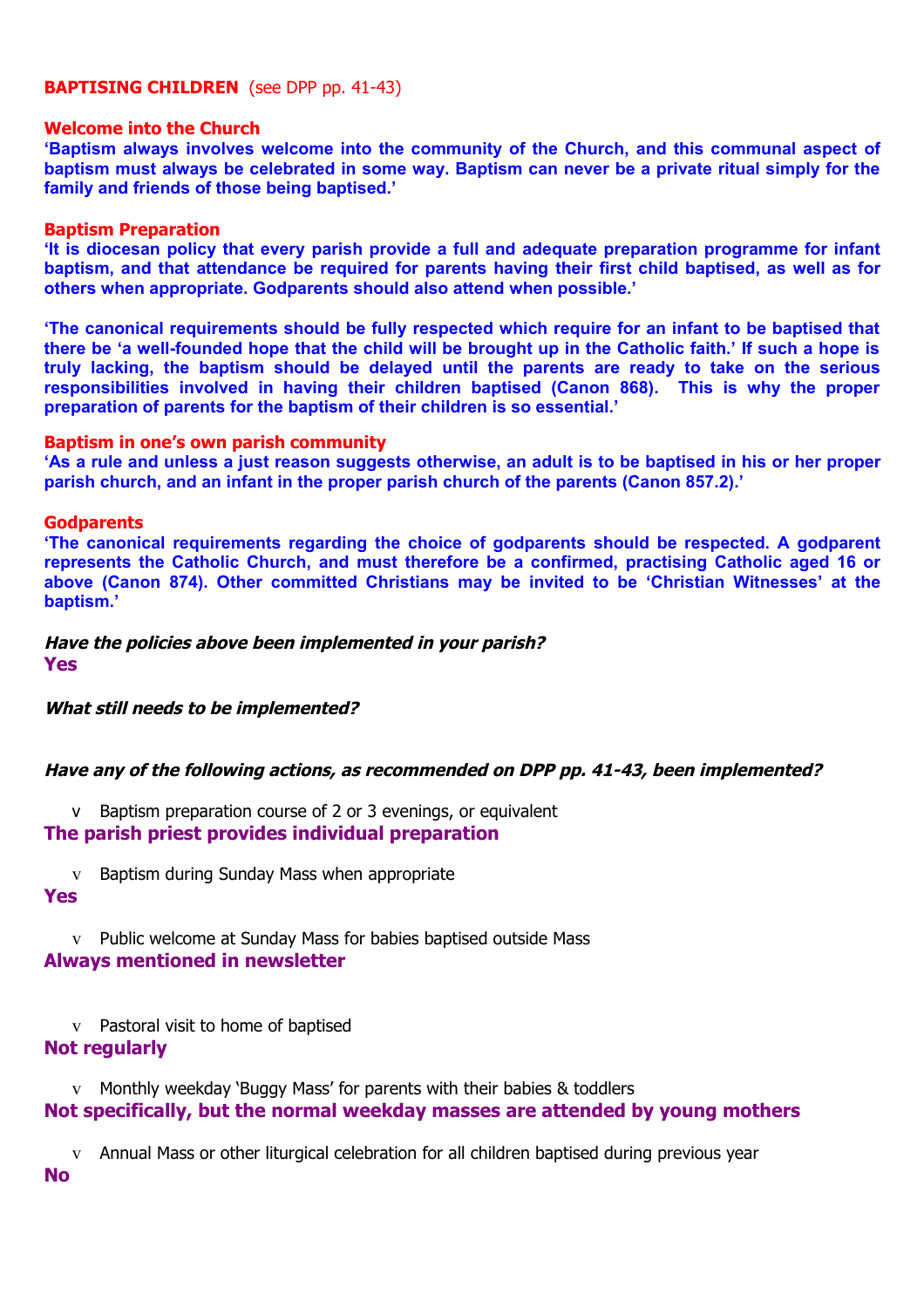v First anniversary card to each child

## **No**

- v Families encouraged to celebrate yearly baptism anniversaries
- v Provision of parenting sessions

 **No formal sessions, but Mother and Toddler group has been a source of support to some**

**Any other comments? What 'best practice' can your parish share with others?**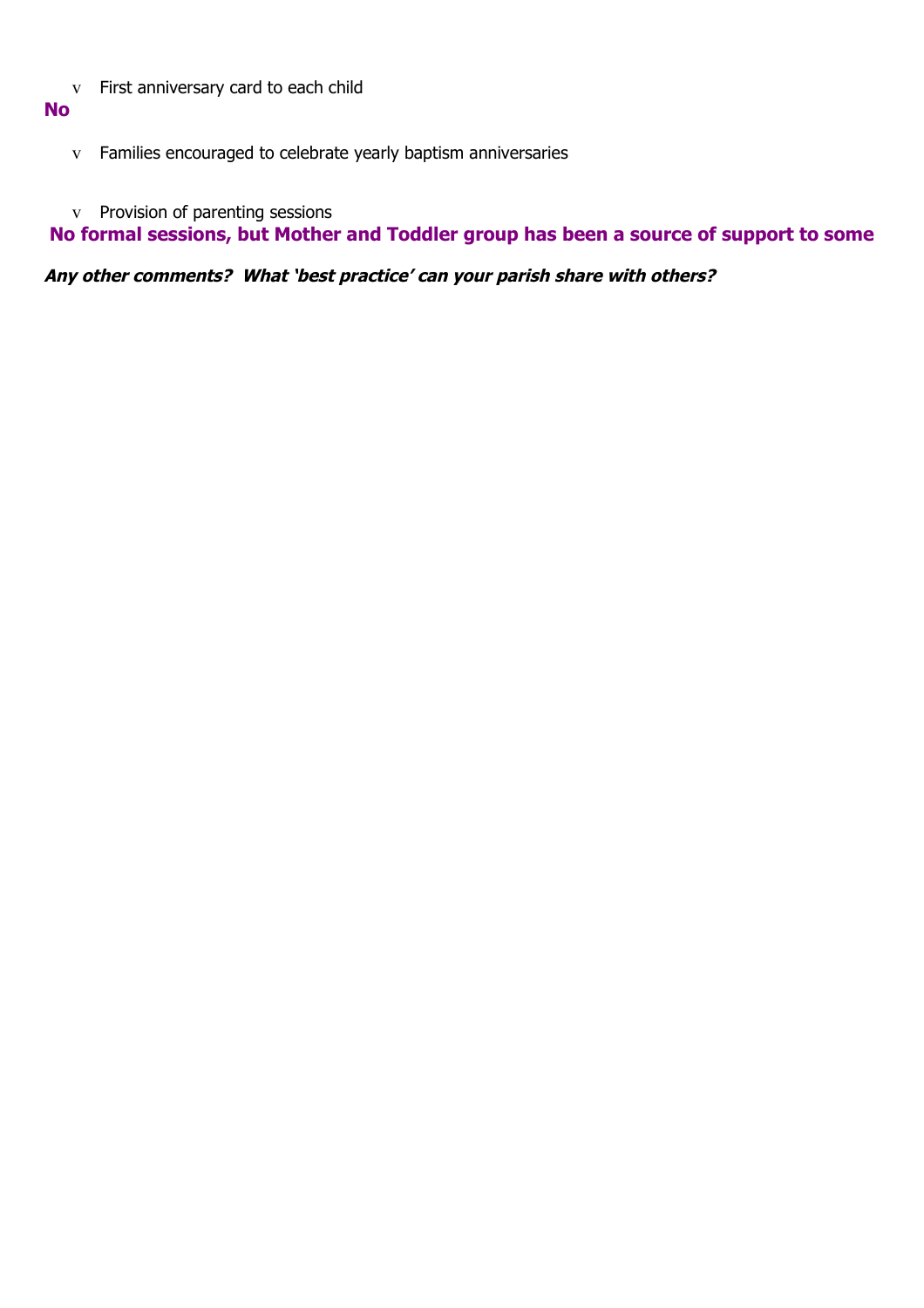## **CONFIRMATION OF YOUNG PEOPLE** (see DPP pp. 43-44)

**'It is diocesan policy that Confirmation will always be administered by the Bishop, except in danger of death, or when the faculty has been given to a priest to receive a person into Full Communion with the Catholic Church or to confirm for some other special reason.'**

#### **Age for Confirmation**

**'It is also diocesan policy that, except in the danger of death, Confirmation will be administered in secondary school Year 10 (the school year in which a young person reaches the age of 15) or above.'**

#### **Confirmation Liturgy**

**'All Confirmation Masses should be organised using the norms issued by the Bishop in July 2003.'**

**Has the policy above been fully implemented in your parish? Yes**

**What still needs to be implemented?**

## **Is the Diocesan Confirmation Pack being used in your parish?**

**Yes**

## **Have any of the following actions, as recommended on DPP pp. 41-43, been implemented?**

v Invite Bishop to meet Confirmation group before Confirmation

#### **Yes**

v Establish post-Confirmation group and/or activities

### **Not regularly**

v First anniversary card sent to all confirmed

#### **No**

v First anniversary reunion Mass

#### **No**

**What is your thinking after five years of the change of practice in the diocese on the age for Confirmation, and our way of preparing for and celebrating Confirmation?**

**Any other comments? What 'best practice' can your parish share with others?**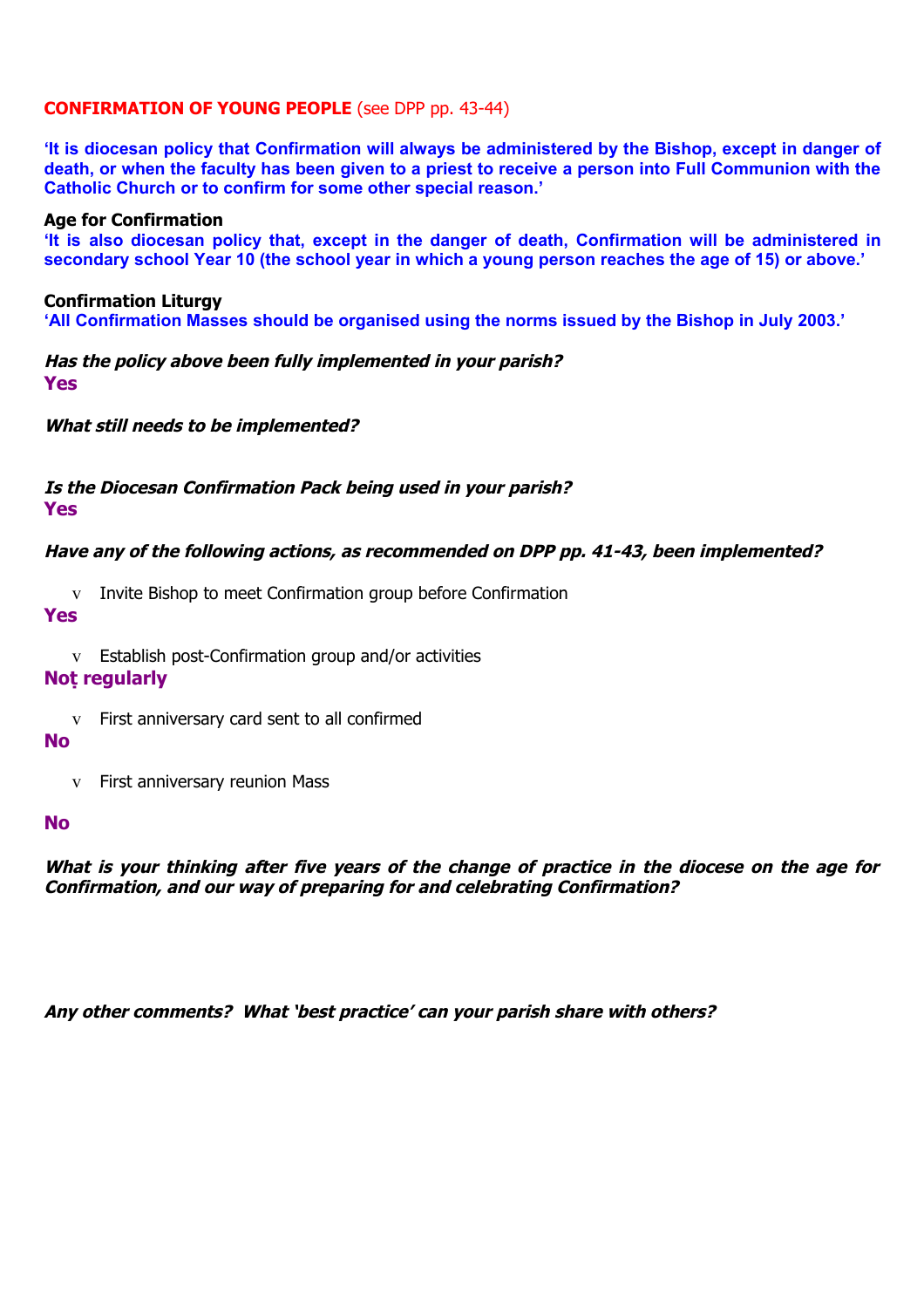#### **THE EUCHARIST** (see DPP pp. 44-50)

#### **Number of Masses**

**'Because of the community aspect of Sunday Mass, and our preparation for an imminent future with fewer priests, it is diocesan policy that there should only be as many places of worship and celebrations of Mass in each parish as are really needed rather than preferred. Priests need permission from the Bishop to say more than one Mass each day, and they may not celebrate more than three Masses on any day (with Sunday beginning on Saturday evening). See** *Code of Canon Law***, canon 905.'** 

**How has the policy above been implemented over the last five years? Is there still more reflection and decision-making needed?**

**Yes- support from Blackfriars with Sunday masses to limit parish priest to 3 masses**

#### **Have any of the following actions, as recommended on DPP pp. 44-50, been implemented?**

v More use of prayerful silence at Mass **Sometimes**

v Training and commissioning of Ministers of the Word (Readers)

**Yes**

v Provision and encouragement of Holy Communion under both kinds

### **Yes- this has been normal practice for some time**

**Any other comments? What 'best practice' can your parish share with others?**

#### **Celebrations of the Word and Holy Communion**

**'Only when the celebration of the Eucharist is impossible on a Sunday (either in the local church or somewhere reasonably near) can another form of celebration be used. In our diocese, with the current number of active and retired priests, a "Celebration of the Word and Holy Communion" should be used on a Sunday only in emergency (for example the sudden illness of the priest with no supply possible at such short notice). Permission must be sought first from either the Bishop or Vicar General.** 

**It should also be noted that Rome does not encourage the frequent use of such celebrations even on weekdays. The various ministries (leading the celebration, ministry of the Word, ministry of Holy Communion, etc) should be exercised by different people when coordinated by a lay person rather than a deacon.'**

Has parish practice changed in any way over the last five vears regarding such weekday **celebrations?**

**No**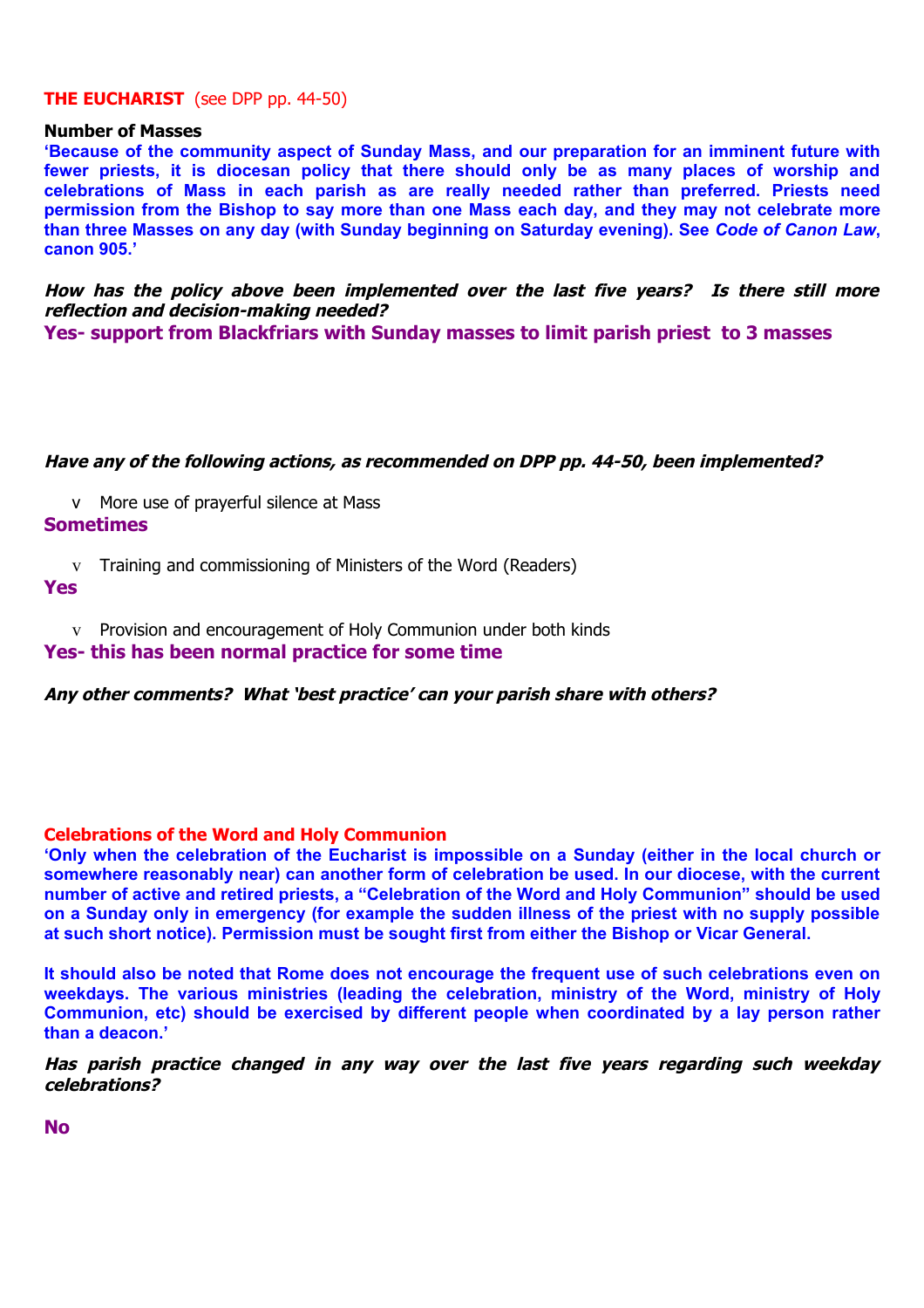#### **First Holy Communion**

**'It is diocesan policy that First Holy Communion should be received in primary school Year 3 (the school year in which a child reaches the age of 8) or above. A child's readiness for First Holy Communion will be decided by parents, child, priests and catechists together. It needs to be remembered that First Holy Communion is a rite of deeper initiation into the life and worship of the Church.'**

**Has the policy above been implemented in your parish? Yes**

**What is your thinking after five years of the change of practice in the diocese on the age for Confirmation, and our way of preparing for and celebrating Confirmation?**

**Parish & school preparation runs in parallel, and seems thorough and effective**

**Any other comments? What 'best practice' can your parish share with others?**

**First Holy communion is a big focus of celebration in the parish**

#### **Extraordinary Ministers of Holy Communion**

**'In our diocese, anyone taking on such a ministry must be invited by their parish priest; attend both parish training and a diocesan commissioning day; and be commissioned by the Bishop (for one year, renewable on an annual basis by the parish priest). Anyone in School Year 10 and above who has been confirmed may be a minister.'** 

**Do you have any thoughts on this now well-established way of commissioning Extraordinary Ministers in the diocese?**

**Seems to work well. We have a diverse group of Eucharistic ministers**

#### **ANOINTING OF THE SICK** (see DPP p. 51)

**Does your parish celebrate an annual (or more frequent) Mass with the Anointing of the Sick? Most years**

**Any other comments or suggestions? What 'best practice' can your parish share with others?**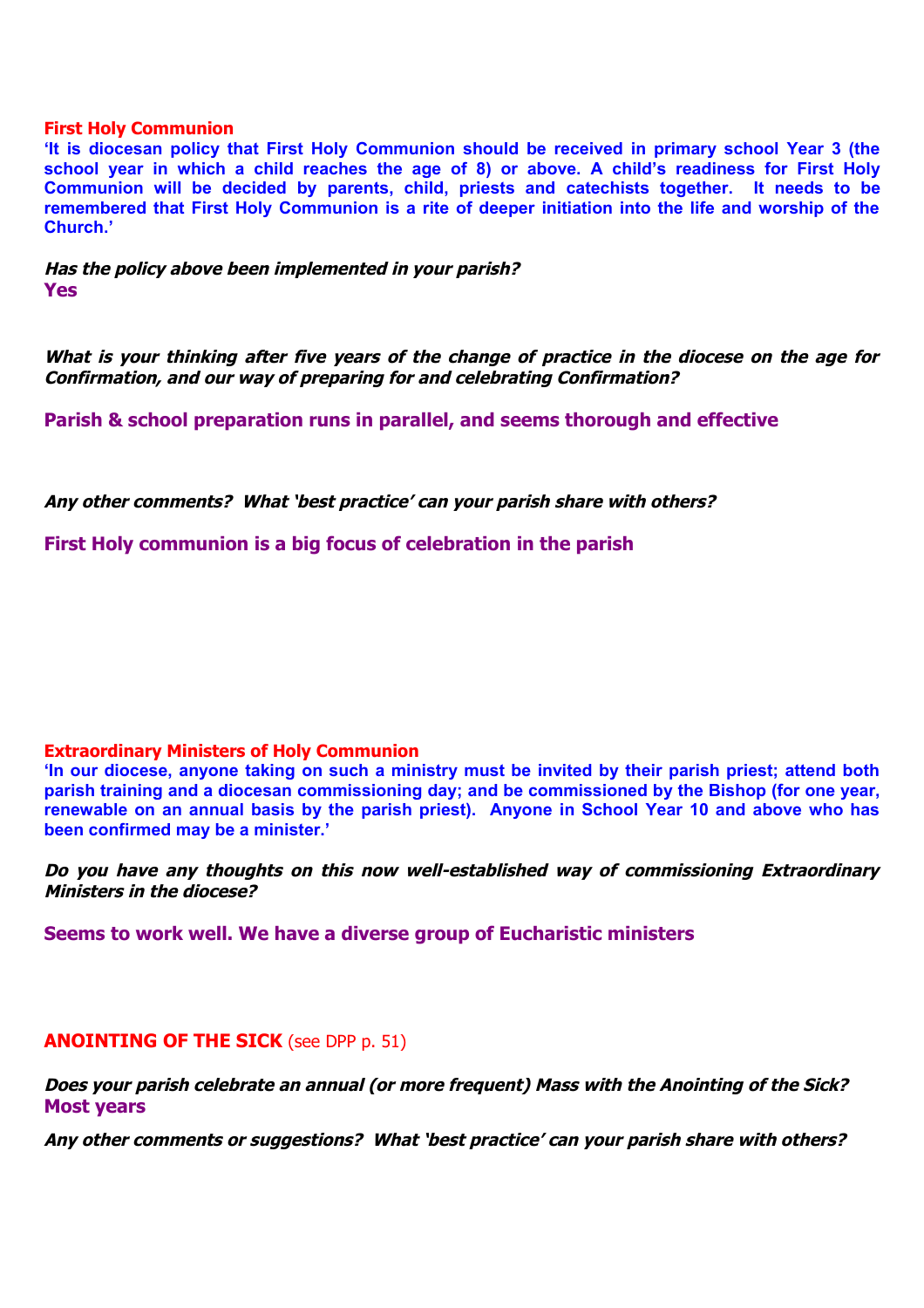## **MARRIAGE** (see DPP pp. 51-53)

#### **Have any of the following actions, as recommended on DPP pp. 51-53, been implemented?**

v Further development of parish marriage preparation **Mainly done by the parish priest, in addition to a full day at Newmarket** 

- v Explore ways to support newly-married couples
- v Annual parish opportunity for renewal of marriage vows

## **No**

v Annual Marriage Jubilees Mass

#### **No**

v Encouragement to couples to attend Diocesan Jubilees Mass at the Cathedral

**Any other comments or suggestions? What 'best practice' can your parish share with others?**

## **ORDINATION** (see DPP pp. 53-57)

#### **Ordinations at the Cathedral**

**'It is diocesan policy that all priestly and diaconal ordinations take place at the cathedral unless there is a very strong pastoral or personal reason for another venue. Any priest or deacon is ordained firstly for service of the diocese. A special celebration can later be held in the home parish of the person who has been ordained ('First Mass', etc). Because of the essentially collegial nature of ordination, all the priests of the diocese are to be invited to every priestly ordination, and all deacons (and their wives) to every ordination to the permanent diaconate.'**

**We await the first priestly ordinations, hopefully in 2010.** 

#### **ONGOING FORMATION of priests and deacons**

**'All ordained ministers need ongoing spiritual renewal and formation throughout their time of service. This is not an optional extra, but a pastoral necessity (cf. Canon 279).'**

**A diocesan policy on the Ongoing Formation of Priests was agreed in 2005, and revised in 2006. Deacons have their own programme, but are also invited to some of the twice-yearly Ongoing Formation Days.**

**Any comments or suggestions?**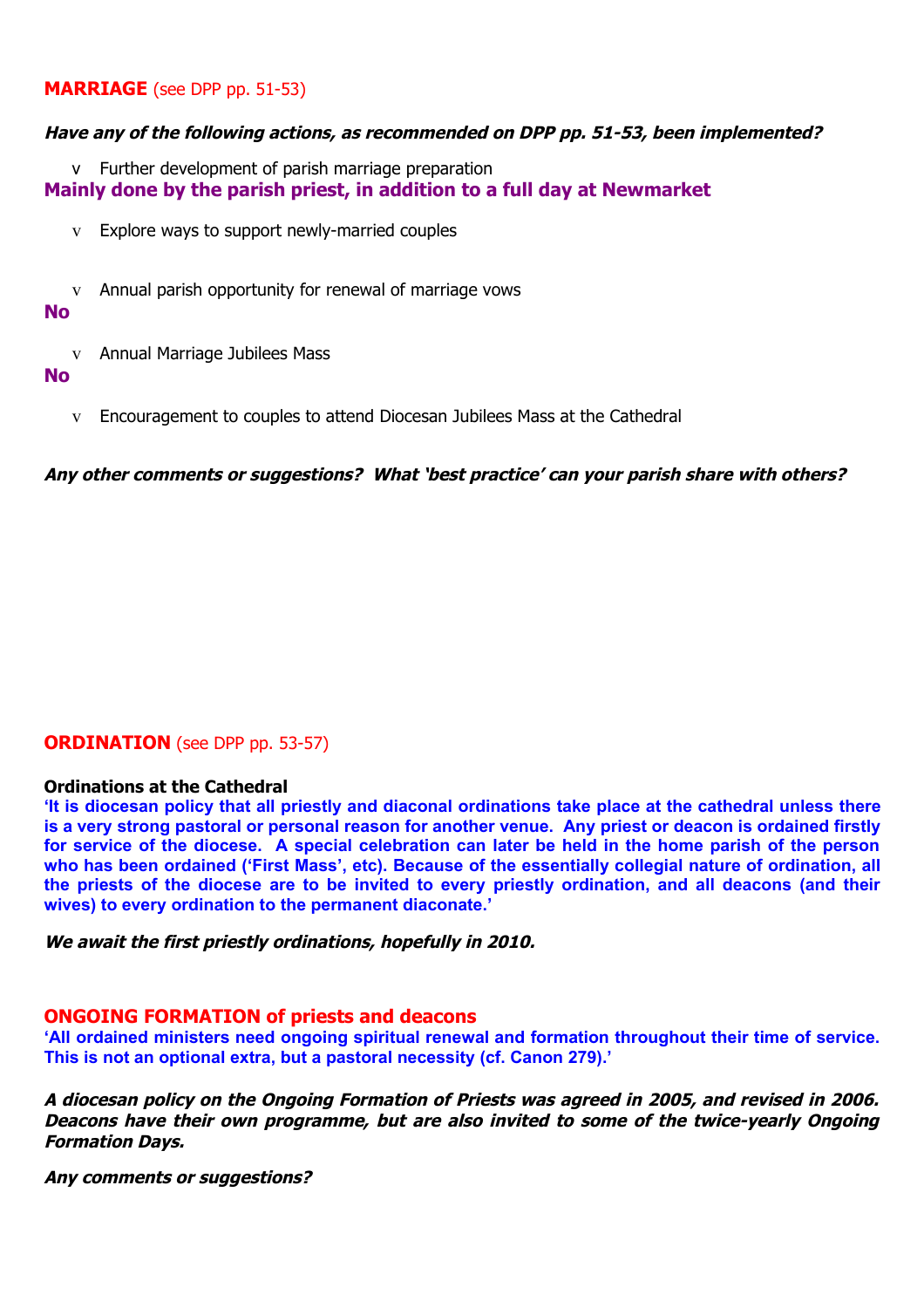## **RELIGIOUS** (see DPP p. 57)

**How are local religious communities involved in your parish life? Support from Blackfriars with Sunday masses Sr Pat Robb CJ is actively involved with refugees and CAFOD Parishioners have attended prayer groups at the Dominican convent**

**Any other comments or suggestions? What 'best practice' can your parish share with others?**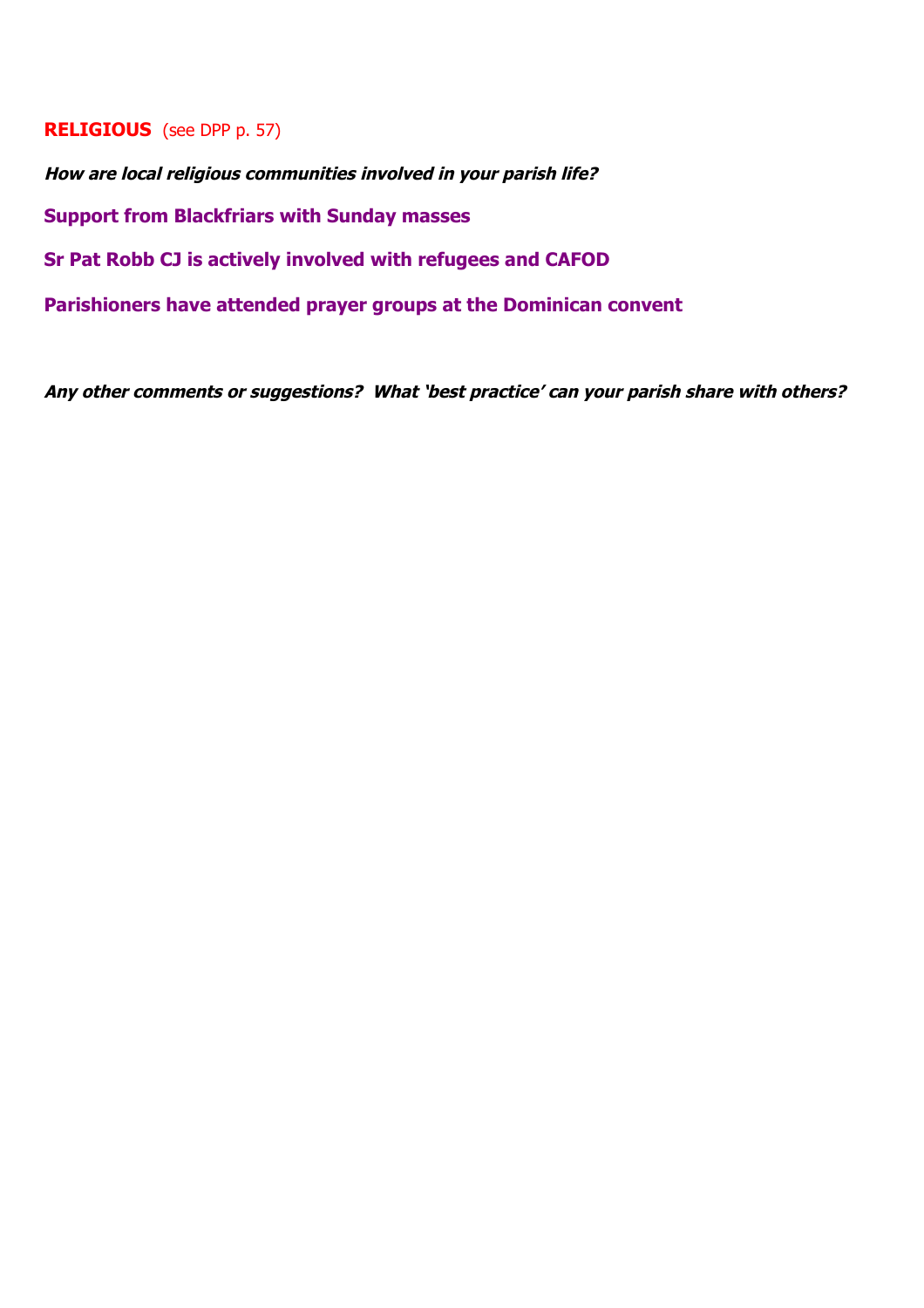# **SECTION 5: FINANCES, NEW STRUCTURES, ETC**

#### **FINANCES** (see DPP pp. 58-59)

**'It is diocesan policy that there be full openness and transparency about finances at every level (parish, diocese, etc). Canon Law requires every parish to have a Finance Committee.'** 

**Has the policy above been implemented in your parish? Yes**

**Are annual accounts published for the parish? Yes**

**Any other comments or suggestions? What 'best practice' can your parish share with others?**

#### **NEW CHURCHES** (see DPP p. 61)

**'Any new or replacement churches to be built in the diocese will require the building to be large enough to accommodate the entire Mass attendance at a single Mass, with room for projected growth.'**

#### **Any comments?**

**Possibly unrealistic given the likely capital and maintenance cost of a "super-church"**

#### **ST JOHN'S CATHEDRAL** (see DPP p. 9)

**'St John's Cathedral in Norwich is the Catholic cathedral for all of East Anglia, for every parish and every Catholic. It is our policy to develop throughout the diocese a sense of the cathedral being our Mother Church. More use will be made of the cathedral in diocesan life.'**

**Over the last five years, we have tried to give a greater focus to the Cathedral, including the** celebration of extra diocesan events there (e.g. Celebration of Marriage & Family Life, **Presentation of Diocesan Certificates, Memorial Service for Babies & Children).**

 **Any other comments or suggestions?** 

**The parish regularly sends a group to the Chrism mass. There has also been a suggestion for a school trip**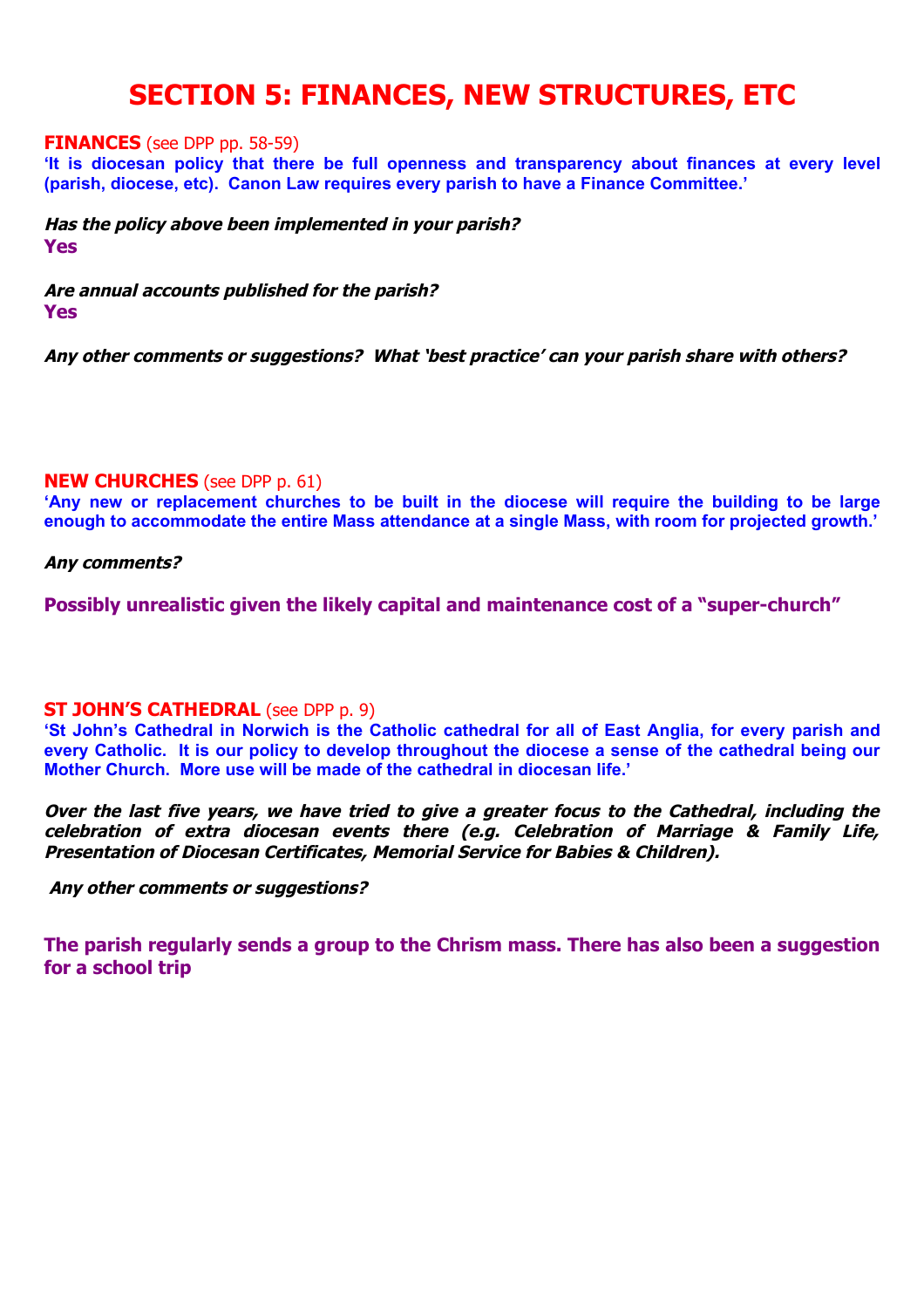# **STRUCTURES**

## **This section should be discussed at deanery level.**

## **Deaneries** (see DPP pp. 59-60)

## Various changes were made to deaneries in 2004, based on recommendations from clergy **consultations.**

Hadleigh moved from the Ipswich to the Bury St Edmunds Deanery. Poringland moved from the Norwich to the Coastal Deanery. Dereham moved from the Norwich to the King's Lynn Deanery. A new North Norfolk Deanery was created from various parishes in the Norwich and King's Lynn Deaneries.

## **4½ years on, what are your reflections on the current deanery structures?**

**Recent changes have not really affected us directly. There is little sense of "belonging" to a deanery**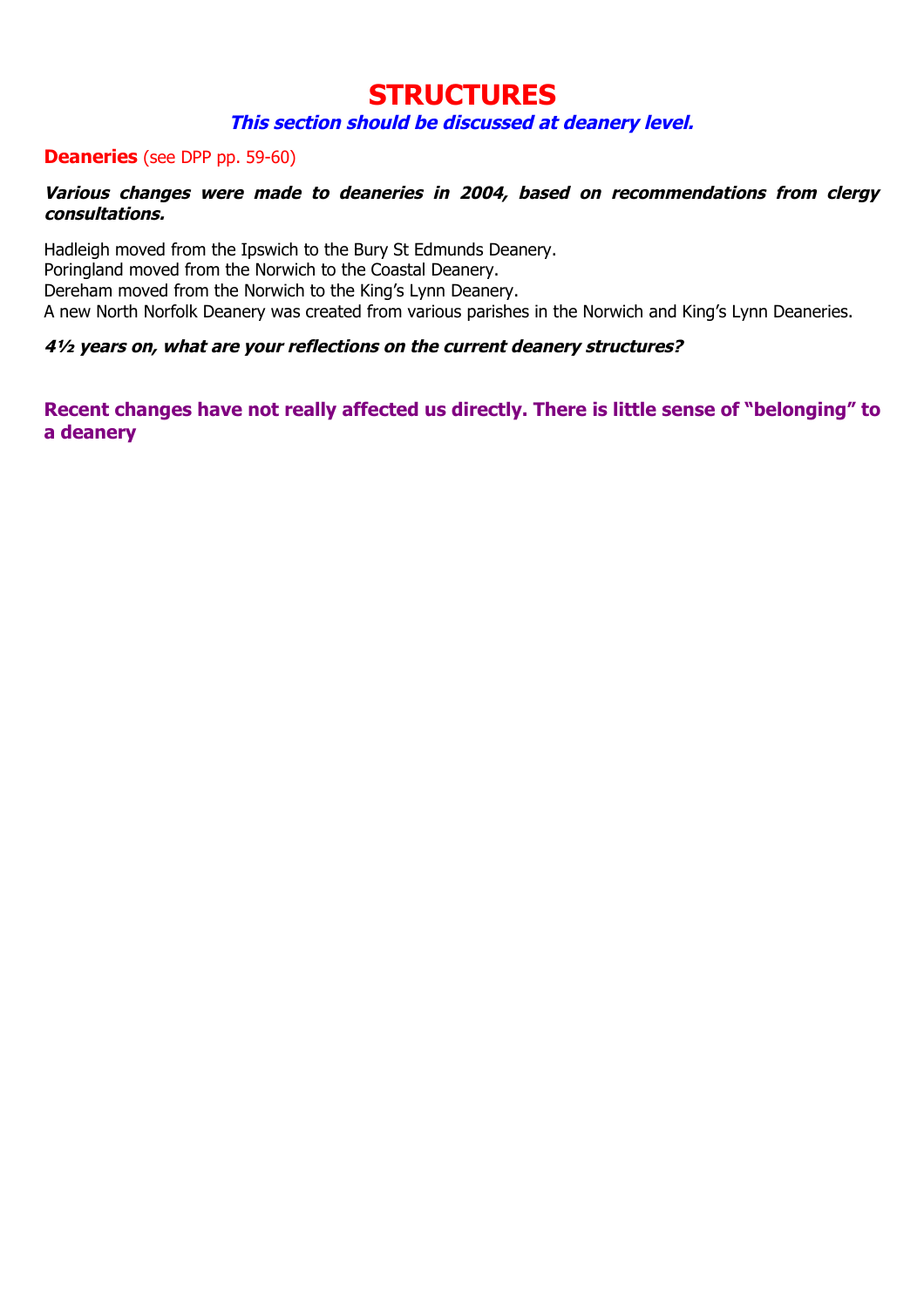## **Current clusters & future mergers** (see DPP pp. 60-64)

As outlined on pages 60-61, changes were proposed for various parishes and Mass centres; these have all now been implemented, as have most of the proposals on pages 61-62.

Pages 63-64 of the *Diocesan Pastoral Plan* present a series of diocesan-wide clusters, to begin from September 2004. Page 63 gives a list of parishes likely to need to merge in the coming years.

#### **Since 2003, the following parishes have merged:**

- v Holy Apostles, Earlham, and the Cathedral
- v Burnham Market and Walsingham
- v Our Lady of Lourdes, Dogsthorpe, and St Peter & All Souls, Peterborough
- v Sacred Heart, Bretton, and St Oswald's, Peterborough
- v Cromer and Sheringham
- v Sawston and OLEM, Cambridge

Much work has already been carried out in parts of the diocese, notably Peterborough Deanery, and in all the parishes above, but this needs to continue.

Further mergers are almost inevitable during the coming five years. A few attempts have been made over the last couple of years to review the current clusters and proposed future mergers, but this now needs to be undertaken in a way which allows us to begin to move forward as required.

We can no longer leave this to a later date. Decisions now need to be made to enable forward planning.

**Please look afresh at the proposed city and town parish changes on pages 61-62, and the proposed mergers on page 63, and related clusters on pages 63-64.**

**With what parish or parishes should your parish be clustered, with a possible view to eventual merger?**

**We are a growing parish, with full masses. It's hard to see any potential for mergers at the moment**

How viable would such a merger be? What problems, challenges, etc would need to be **addressed?**

**Once any new 'clusters' and probable future mergers are agreed, how can this be moved forward in a practical way?**

**If your present or past parish has already been through the merger process, what can the diocese learn from that process for future mergers?**

**Any other comments or suggestions? What 'best practice' can your parish share with others?**